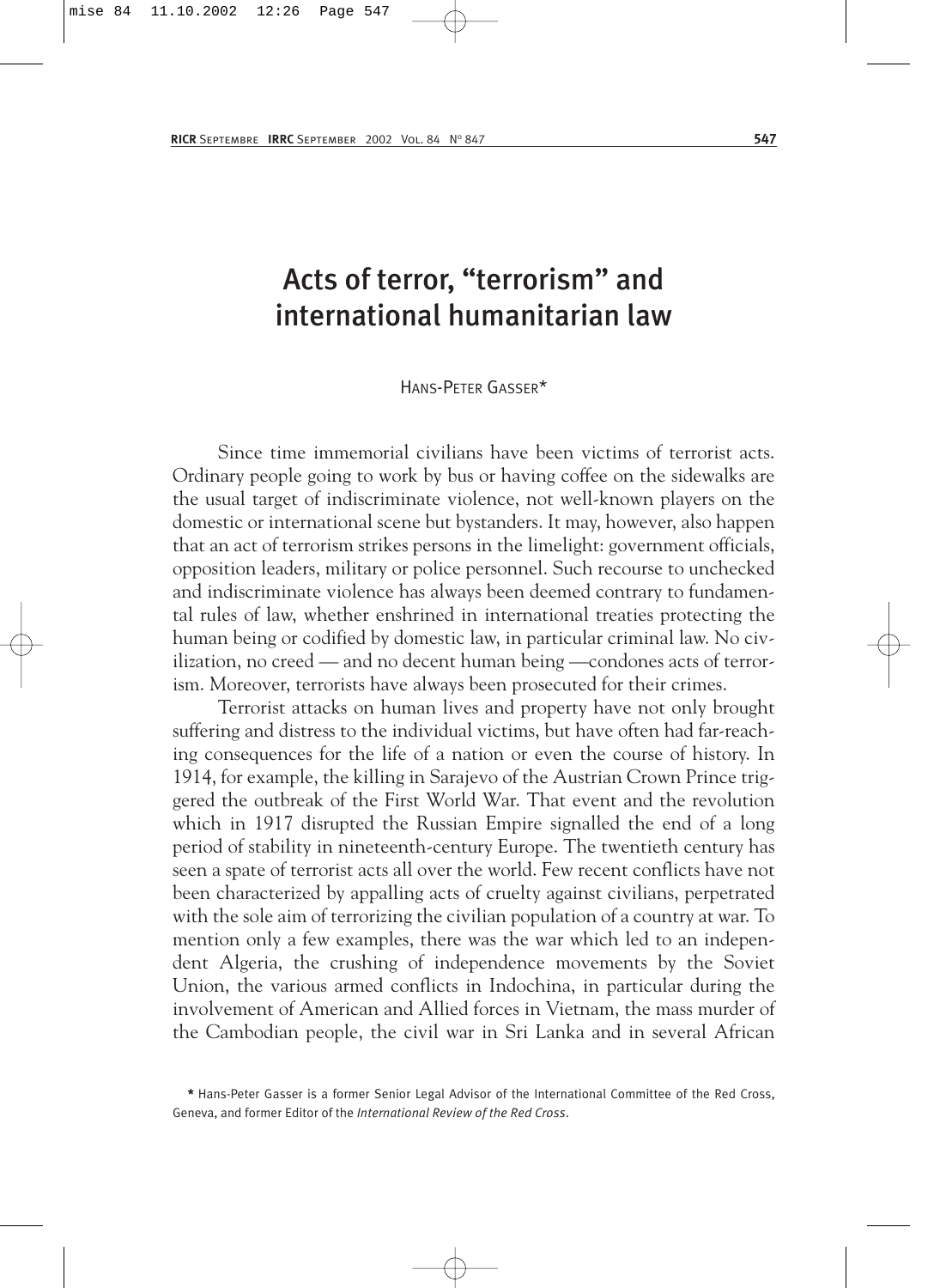countries, the armed conflict in Colombia, the events which have shaken Northern Ireland for years and, of course, the wars in the Middle East, in particular the ongoing tragedy in Palestine.

A cursory look at the contexts in which these events took place shows that acts of terrorism are usually part of or indirectly linked in some way to an armed conflict, i.e. a situation in which peaceful ways of settling disputes among contending groups have failed to end the conflict. It should not, however, be overlooked that acts of terrorism have also been committed in (apparently?) "normal" times.

The 1970s witnessed a large number of terrorist acts against civilians, the more spectacular of which were linked to the conflict between Israel, the Palestinian people and some Arab States. That was also the time when "terrorism" in general and the international response to such events were placed on the agenda of the United Nations and international governmental organizations. Scholars and the media likewise took up the subject. Moreover, under the headings of "wars of national liberation" and guerrilla warfare, terrorism became a dominant issue for the Diplomatic Conference which brought about the adoption, on 8 June 1977, of the two Protocols Additional to the Geneva Conventions of 12 August 1949. Having launched the process of updating international humanitarian law, the International Committee of the Red Cross was suddenly confronted with the problem.

The destruction, by hijacked passenger planes, of the World Trade Centre's Twin Towers in New York and part of the Pentagon in Washington D.C. on 11 September 2001, and the subsequent armed campaign led by the United States against Afghanistan "to destroy terrorism", have once again thrust "terrorism" to the forefront of international concern. The worldwide reaction to these events has been particularly intense, among other things because of the obvious link between them and the more than thirty years' conflict in the Middle East over the destiny of the Palestinian people. The world is seeing the use of a considerable amount of violence to support or counter the goals of the contending parties. Suicide attacks by Palestinians against civilians on Israeli territory and retaliatory incursions by the Israeli armed forces into the territories of the West Bank and Gaza, with casualties among the civilian population and destruction of the civilian infrastructure, particularly housing, have generated an incredible degree of hatred between two peoples which history and geography have condemned to live side by side.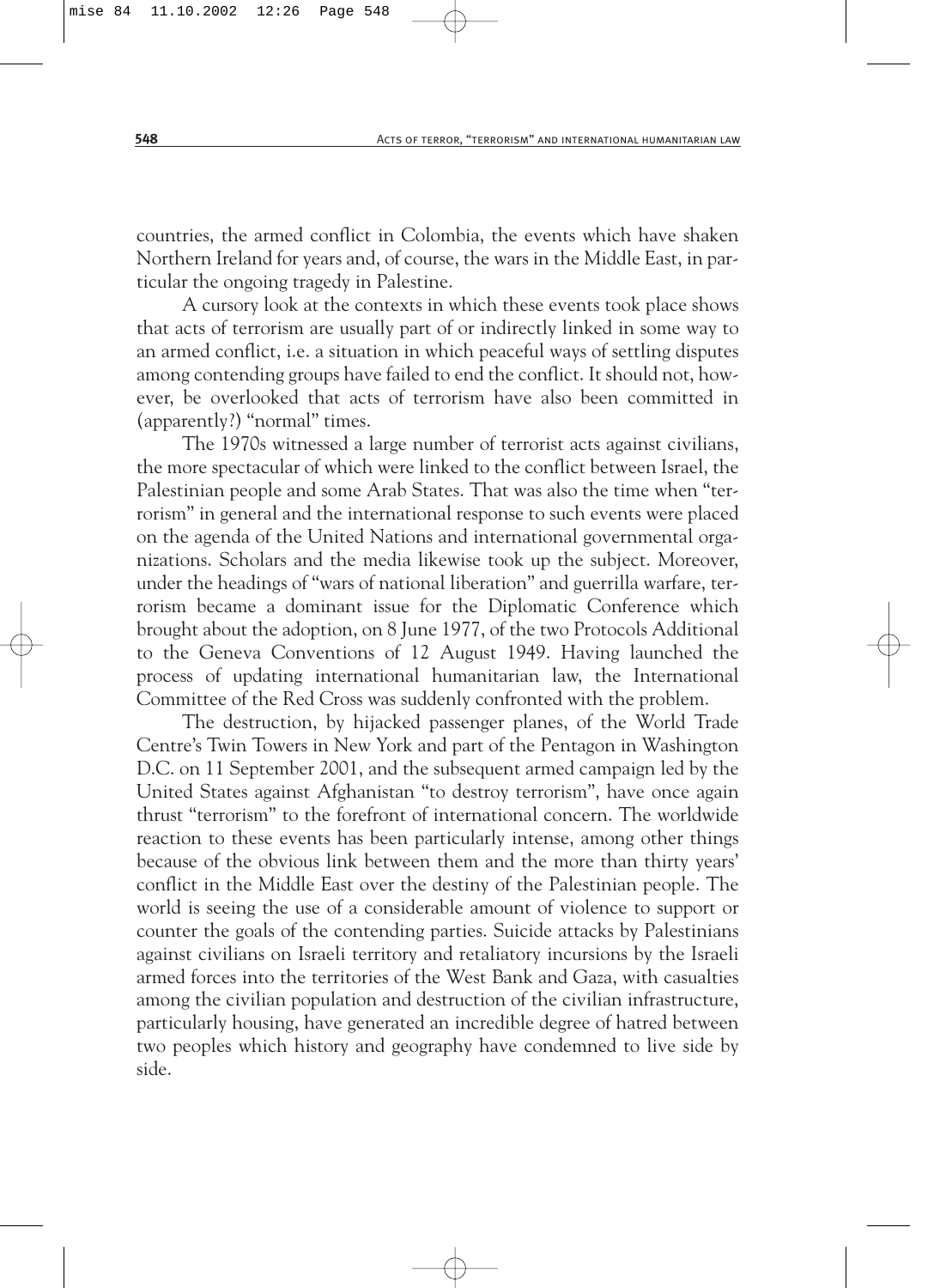In an article published in 1986, I examined the response of international law, in particular international humanitarian law, to terrorist acts and those who commit them.1 The main conclusion was that existing humanitarian law prohibits any conceivable form of terrorism committed in an armed conflict and that, at first sight, there was no reason to propose amendments to the 1949 Geneva Conventions. The analysis made in 1986 appears to be still valid today. Yet the world has changed in many respects in the last two decades and a fresh look at the response of inter-national humanitarian law to terrorism may be useful.

The following major developments have no doubt had a substantial impact on the context in which international humanitarian law operates:

- Bipolarity, in which one superpower checks and counterbalances all the movements of the other superpower, has ceased to be the main characteristic of the world order. The Cold War is over. Today there is but one State with the power to control, or at least influence, events all over the world, namely the United States. At the same time, so-called "wars by proxy" have become less important.
- The fight against the remnants of colonialism is no longer an issue today. This means that sometimes painful debate along the lines of "your terrorist is my freedom fighter" (and vice versa) has almost disappeared.
- The development of information techniques has made possible instant communication worldwide.
- At the same time, the international community has shown a new concern for respect for the fundamental human rights of individuals and has strengthened international control mechanisms to guarantee such respect, *inter alia* by creating judicial bodies to bring perpetrators to justice, and in particular by adopting the Rome Statute establishing the International Criminal Court (ICC).

These developments have a bearing on our topic, not so much on the rules prohibiting terrorism as on the measures taken to counter terrorist violence. Indeed, never before have governments engaged their armed forces on foreign territory with the intent to combat and even liquidate what they perceive as "terrorists". In other words, "war against terrorism" has become a justification for the use of armed force against another country. While the notion of "war" against terrorism is a political slogan — comparable to the

<sup>1</sup> See Hans-Peter Gasser, "Prohibition of terrorist acts in international humanitarian law", *International Review of the Red Cross*, July/August 1986, No. 253, 1986, p. 200.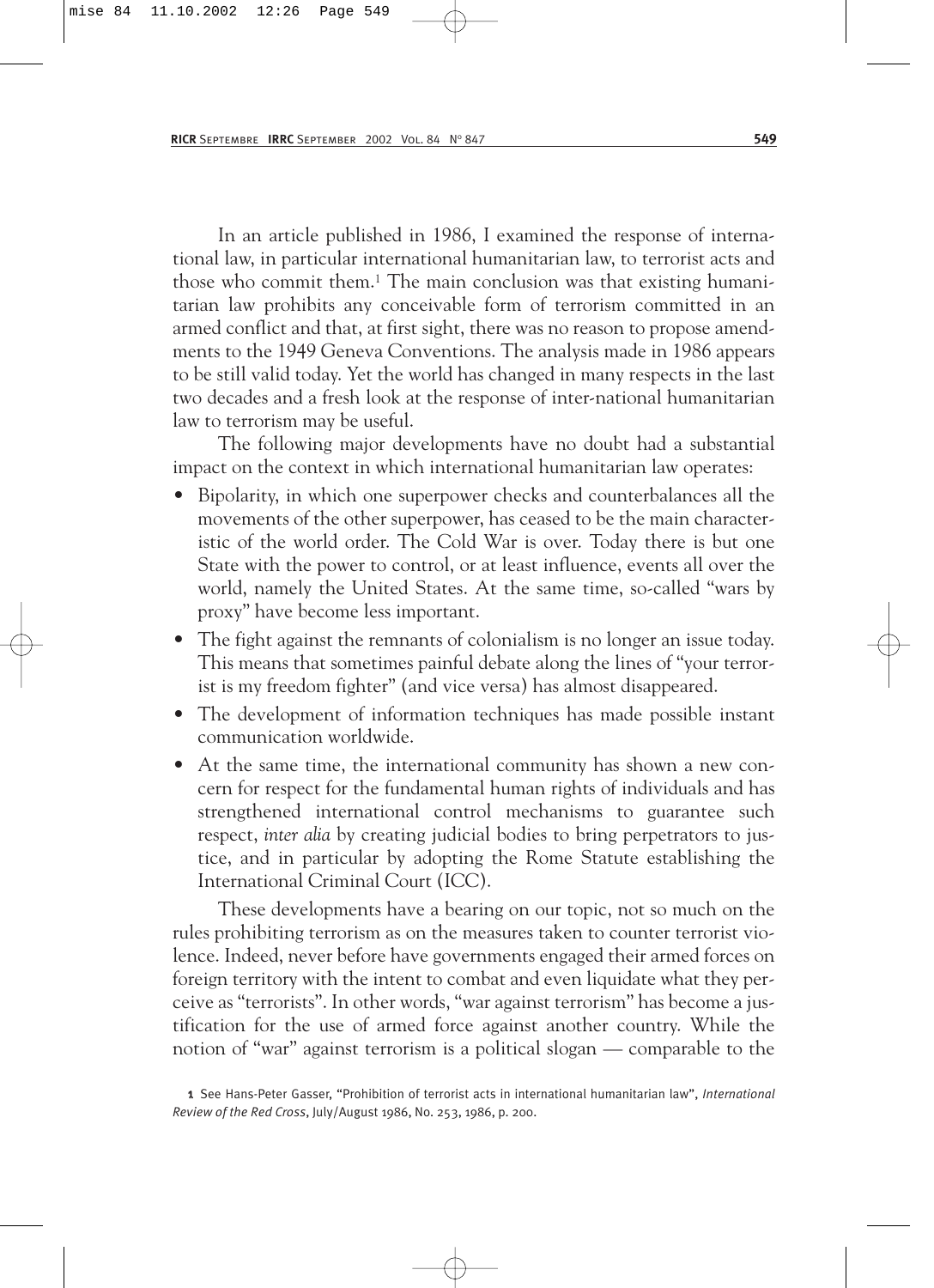"war" against poverty or the "war" against AIDS — the attack on a third country transforms such a campaign into an armed conflict in the sense of the laws of war. On the other hand, the jurisdiction of the ICC to try persons accused of serious acts of terrorism makes prosecution of terrorists an international concern, while at the same time exerting pressure on States to prosecute such individuals under their domestic criminal jurisdiction.

This is not the place to examine whether the use of force against another State "to combat terrorism" is compatible with existing international law on the right to use force, in particular with the Charter of the United Nations.2 The United States has based its armed intervention in Afghanistan on its inherent right of self-defence as confirmed by Article 51 of the Charter, a legal position which seems to be generally accepted. It is undisputed that counter-terrorist actions transcend individual national jurisdictions and thus go beyond domestic law enforcement. It may even be argued that such campaigns transcend law enforcement as such. Is it the perceived "national interest" of a State which primarily dictates the response to terrorist actions, if the alleged perpetrators of the crime are beyond the reach of its jurisdiction?

This article first discusses the provisions of international humanitarian law which prohibit acts of terrorism. In the second part, some legal issues raised by responses to terrorist acts, i.e. by counter-terrorist operations or, as politicians and the media have come to call it, the "war on terrorism", will be considered. Finally, it will be asked whether existing international rules are sufficient to ban terrorism at the international level.

## **Prohibition of terrorism by international law**

### International treaty law

There is at present no universal treaty which comprehensively prohibits terrorism and applies in all circumstances. The only attempt to elaborate such a treaty, the *Convention for the Prevention and Punishment of Terrorism* drafted in 1937 by the League of Nations, never entered into force.

Over the last few decades the United Nations has adopted a number of treaties dealing with specific aspects of terrorism, of which the following conventions are the most important:3

<sup>2</sup> A lively debate among international lawyers has already produced abundant literature on the subject.

<sup>3</sup> A comprehensive list of treaties on terrorism can be found at <http://untreaty.un.org/English/ Terrorism.asp>.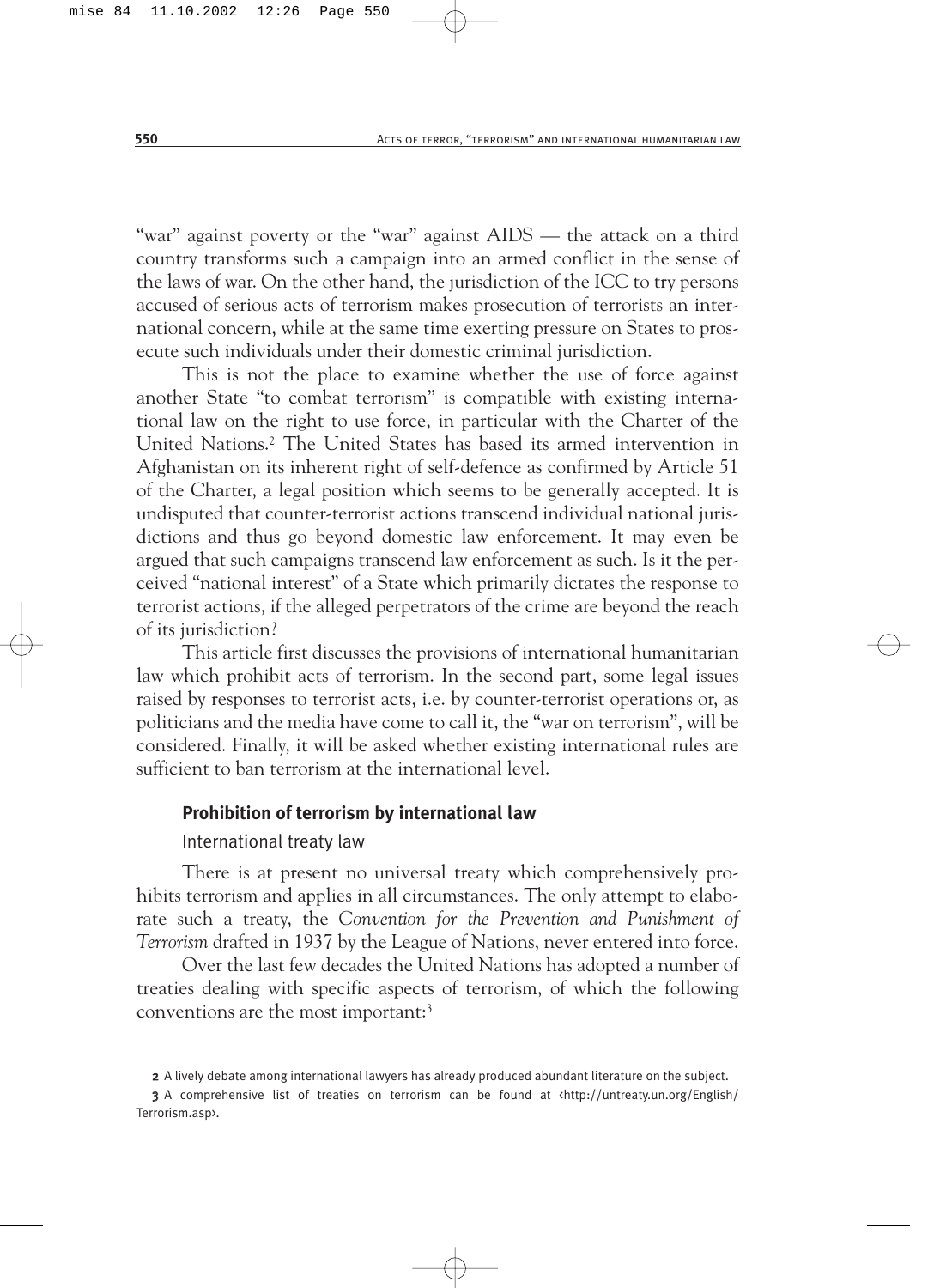- Convention on Offences and Certain Other Acts Committed on Board Aircraft, 1963
- Convention for the Suppression of Unlawful Seizure of Aircraft, 1970
- Convention for the Suppression of Unlawful Acts against the Safety of Civil Aviation, 1971
- Convention on the Prevention and Punishment of Crimes against Internationally Protected Persons, including Diplomatic Agents, 1973
- Convention against the Taking of Hostages, 1979
- Convention for the Suppression of Unlawful Acts against the Safety of Maritime Navigation, 1988
- International Convention for the Suppression of Terrorist Bombings, 1997
- International Convention for the Suppression of the Financing of Terrorism, 1999

In recent years, an ad hoc committee established by the United Nations General Assembly has been working on the text of a *Comprehensive Convention on International Terrorism*. <sup>4</sup> At the time of writing, negotiations are still under way.

Initiatives to combat terrorism by adopting international instruments have also been taken at a regional level: the *European Convention on the Suppression of Terrorism*, of 1977, deals with aspects of the fight against terrorism in Europe, and in June 2002, States party to the Organization of American States (OAS) adopted an *Inter-American Convention against Terrorism*.

The main treaties of international humanitarian law which have a bearing on the issue are the four *Geneva Conventions of 12 August 1949 for the protection of war victims*, <sup>5</sup> supplemented by their two 1977 *Additional*

4 UNGA Res. 51/210, 17 December 1996. For information on the work of the Ad Hoc Committee established by Resolution 51/210 see its yearly reports. At the time of writing, the most recent source of information is: *Measures to Eliminate International Terrorism*, Report of the Working Group, A/C.6/56/L.9, 29 October 2001.

5 Convention (I) for the Amelioration of the Condition of the Wounded and Sick in Armed Forces in the Field, Geneva, 12 August 1949; Convention (II) for the Amelioration of the Condition of Wounded, Sick and Shipwrecked Members of Armed Forces at Sea, Geneva, 12 August 1949; Convention (III) relative to the Treatment of Prisoners of War, Geneva, 12 August 1949; Convention (IV) relative to the Protection of Civilian Persons in Time of War, Geneva, 12 August 1949. 190 States are party to these Conventions (at 30 June 2002).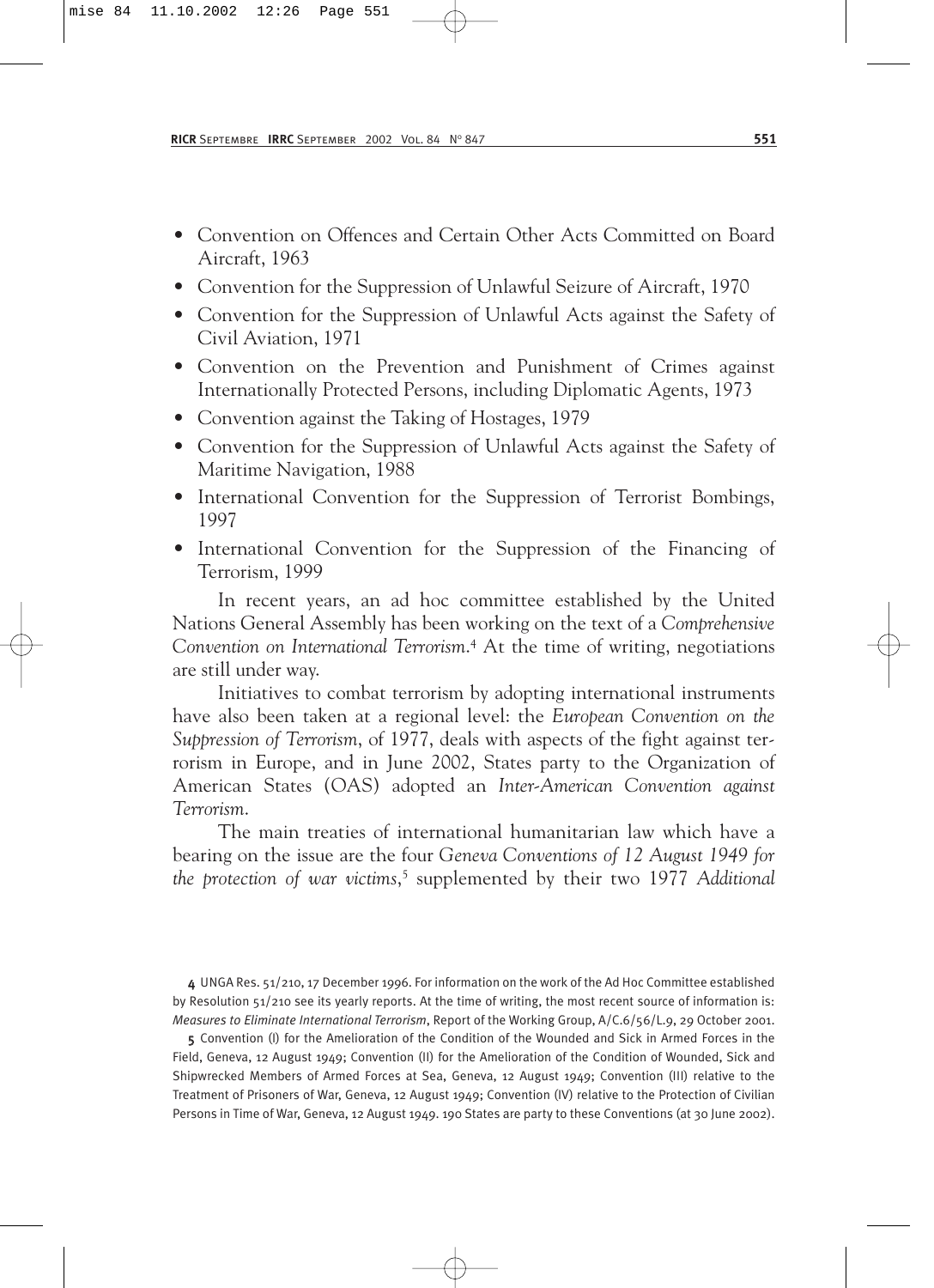*Protocols*. <sup>6</sup> Many other treaties deal with aspects of armed conflict and thereby indirectly with terrorism, such as the *Convention for the Protection of Cultural Property in the Event of Armed Conflict* (1954).

It should, of course, not be forgotten that all States (supposedly) prohibit recourse to terrorist acts by domestic legislation, in particular criminal law.

### Definition

None of the aforesaid treaties has established a definition of "terrorism" or "terrorist acts". Terrorism is a social phenomenon with many aspects which vary from case to case. Neither experts in international law nor government representatives have yet agreed on a comprehensive and widely acceptable definition. The only text dates back to the 1937 *Convention for the Prevention and Punishment of Terrorism*, which defined acts of terrorism as

"criminal acts directed against a State or intended to create a state of terror in the minds of particular persons, or a group of persons or the general public".

This definition is not very explicit, as the text refers only to "criminal acts" and does not specify which acts are illegal in the context of terrorism.

The draft UN *Comprehensive Convention on International Terrorism* as formulated by the Ad Hoc Committee and its Working Group ventures the following definition of terrorist acts (Article 2):

"Any person commits an offence within the meaning of this Convention if that person, by any means, unlawfully and intentionally, causes:

- Death or serious bodily injury to any person; or
- Serious damage to public or private property, including a place of public use, a State or government facility, a public transportation system, an infrastructure facility or the environment; or
- Damage to property, places, facilities, or systems referred to in paragraph1 (b) of this article, resulting or likely to result in major economic loss,

when the purpose of the conduct, by its nature or context, is to intimidate a population, or to compel a government or an international organization to do or abstain from doing any act."7

6 Protocol Additional to the Geneva Conventions of 12 August 1949, and relating to the Protection of Victims of International Armed Conflicts (Protocol I), 8 June 1977, and Protocol Additional to the Geneva Conventions of 12 August 1949, and relating to the Protection of Victims of Non-International Armed Conflicts (Protocol II), 8 June 1977 (160 and 153 States parties respectively as at 30 June 2002).

7 Report of the Working Group — see note 4.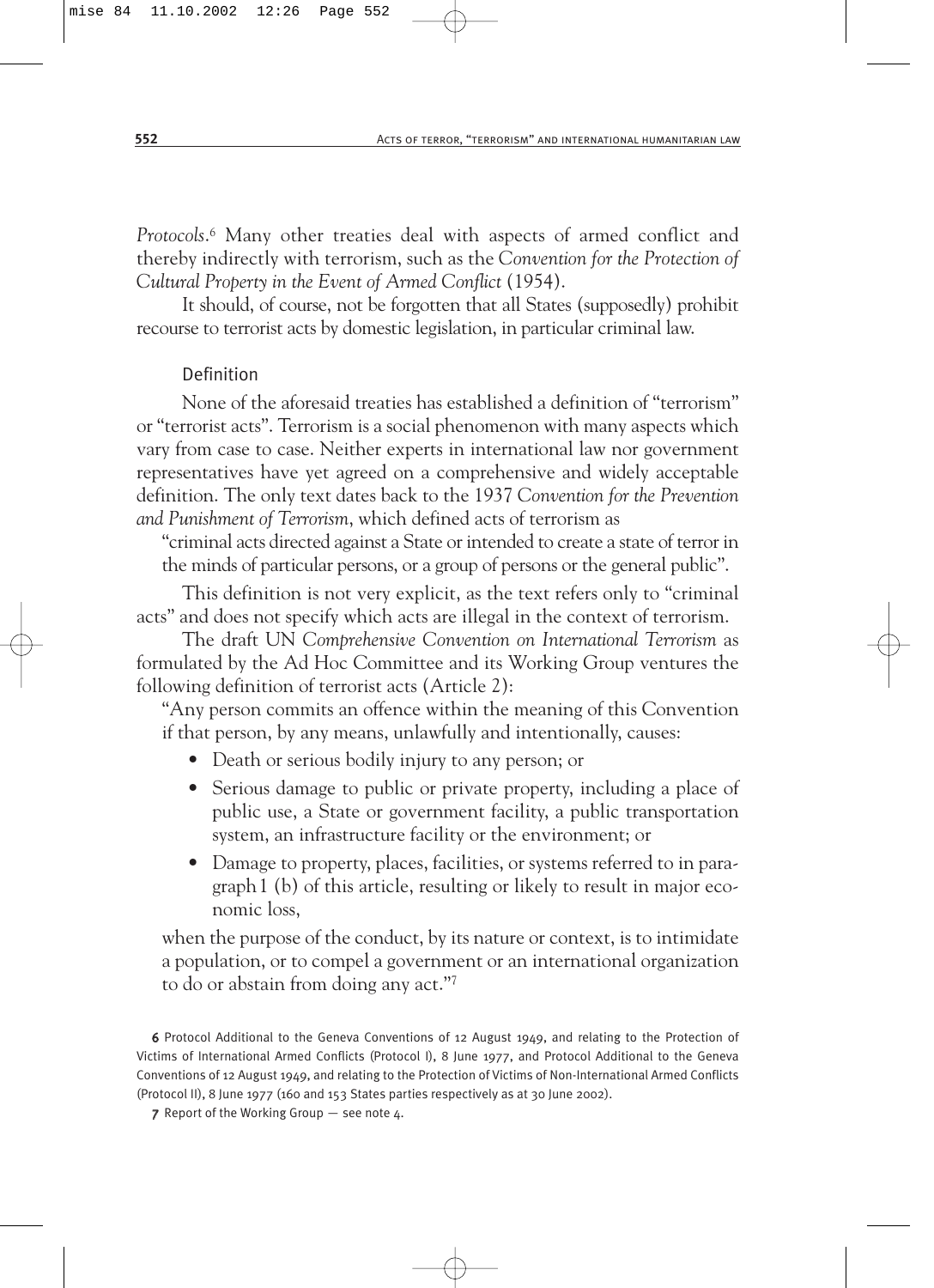Whether this text will become a universally accepted reference for coming to grips with the phenomenon of terrorism remains to be seen.

There is no intention in the present article to work out a definition of terrorism or terrorist acts. The many attempts to do just that have shown that the issue is fraught with political considerations which do not lend themselves to reasonable and broadly acceptable legal definitions. Moreover, the notion of terrorism is changing with the passage of time. It has been broadened of late to cover such phenomena as cyber-terrorism and illegal financial transactions across national borders. As long as there is no consensus on how to respond to the phenomenon, agreement on definitions is unlikely to emerge.

However, we all know more or less what we mean by the notion, even in the absence of a clear-cut definition. It can be assumed that this common perception of terrorism is made up of the following elements:

- Terrorism is violence or the threat of violence against ordinary civilians, against their life, their property, their well-being. Terrorist acts do not distinguish between an intended target and bystanders, or between different groups of bystanders. Terrorists strike indiscriminately.
- Terrorism is a means to attain a political goal which allegedly could not be attained by ordinary, lawful means, within the context of the established constitutional order.
- Terrorist acts are usually part of a strategy. They are carried out by organized groups over a longer period of time.
- Terrorist acts are often perpetrated against persons who have no direct influence upon or connection with the intended result of those acts, i.e. ordinary civilians.
- The purpose of terrorist acts is to create fear in order to establish conditions which, in the perpetrators' opinion, should further their cause.
- Terrorism is intended to humiliate fellow human beings.

Acts of terrorism are perceived as crimes by the large majority of people. In certain circumstances, however, some persons may attempt to justify such acts as allegedly helping to achieve a goal which, in their view, is more important than the prohibition of indiscriminate violence against civilians.

In order to further clarify the topic under consideration here, a closer look should be taken at the notion of "terrorist act" or "act of terrorism".

"Terrorism" is not a legal notion. It is much more a combination of policy goals, propaganda and violent acts — an amalgam of measures to achieve an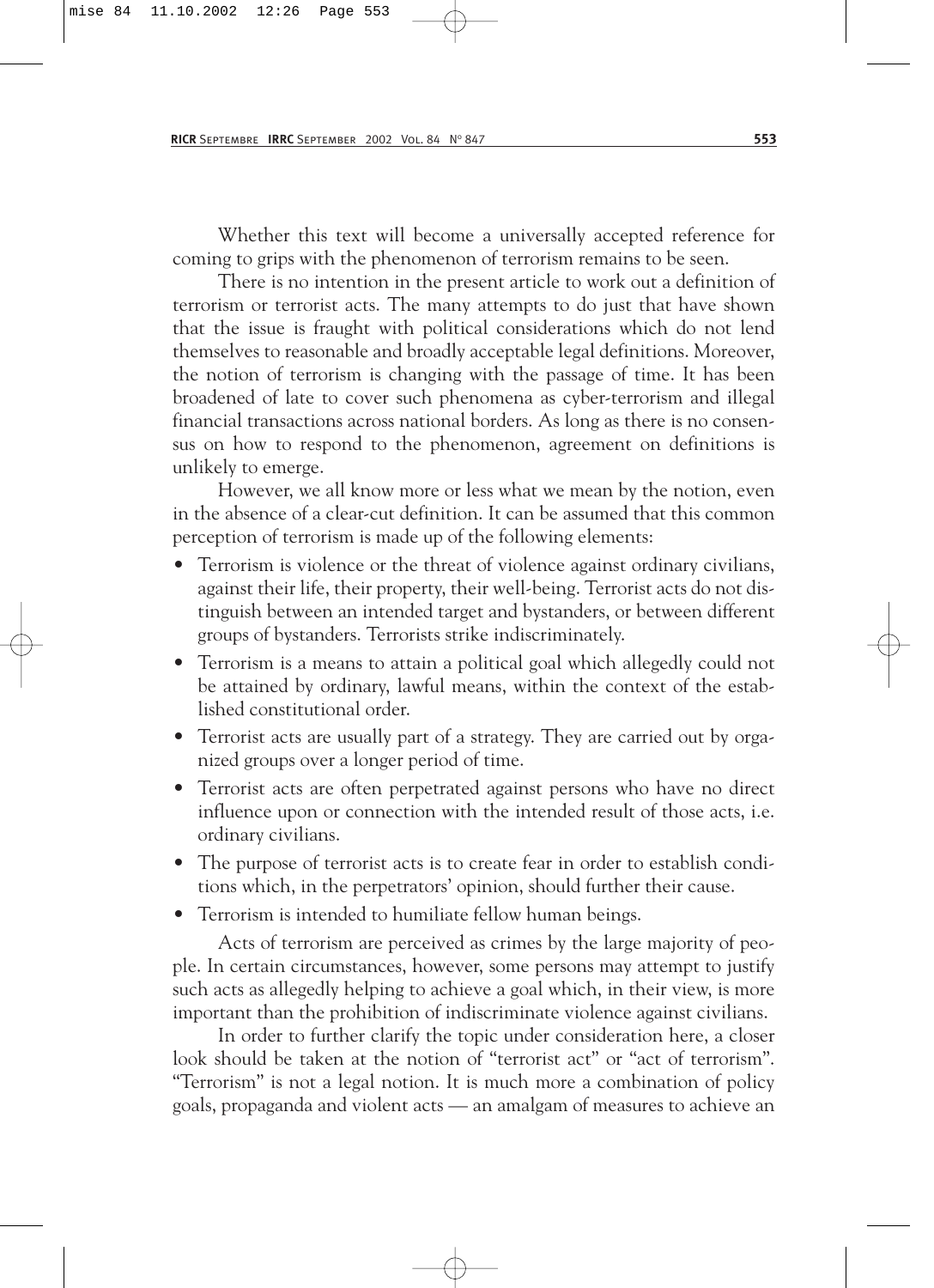objective. In a nutshell, however, terrorism is criminal behaviour. Conversely, "war on terrorism" is the sum of all forms of action taken to combat terrorists. Counter-terrorist measures may differ widely, ranging from action taken by the United Nations Security Council to prosecution of presumed terrorists at the domestic level.

#### **In particular: the ban on terrorism by international humanitarian law**

International humanitarian law deploys its effect in armed conflict. Thus the 1949 Geneva Conventions deal with acts of terrorism only insofar as they occur in the context of an armed conflict or, in plain language, of a war.

Violence against persons and destruction of property are inherent in warfare. The use of deadly force against persons and objects is contrary to international humanitarian law only if such acts transgress the limits established by the international rules. Violence is also one of the salient features of terrorism. International law must therefore draw a line to distinguish the violence which is legitimate in war from acts of terrorism, i.e. illicit recourse to violence. How is this distinction achieved?

International humanitarian law approaches the problem from two angles. *First*, the right to use force and commit acts of violence is restricted to the armed forces of each party to an armed conflict. Only members of such armed forces have the "privilege" to use force against other armed forces, but their right to choose methods or means of warfare is not unlimited. On the other hand, only members of armed forces and military objectives may be the target of acts of violence. *Second*, other categories of persons, in particular the civilian population, or of objects, primarily the civilian infrastructure, are not legitimate targets for military attacks — they are, in the words of the Geneva Conventions, "protected" and must in all circumstances be spared.

International humanitarian law does not grant unfettered licence to use any conceivable form of violence against the other party to an armed conflict. Since time immemorial international rules have drawn a line between methods and means of warfare which are legitimate and those which are not, such as the use of chemical weapons or the assassination of civilians not taking part in the hostilities. To resort to illegal methods and means violates the legal order and, in aggravated circumstances, can be prosecuted as a crime under domestic law or as a war crime. Consequently, members of armed forces, though entitled to commit acts of violence, may be held responsible for violations of rules protecting persons or civilian property. In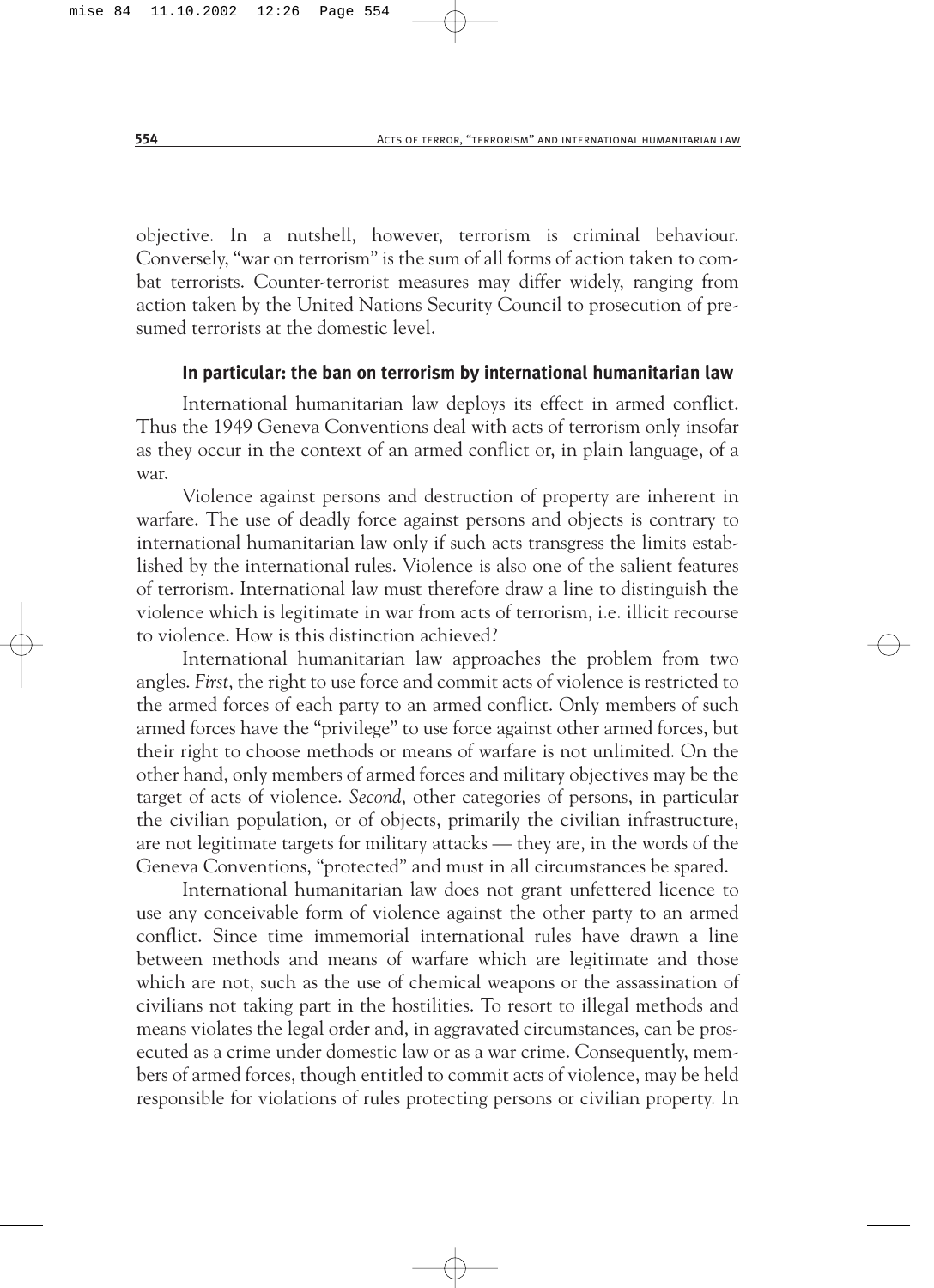other words, officers and ordinary soldiers may (or must) be prosecuted at the domestic or international level and punished for terrorist acts they are found to have committed.

#### Rules applicable to *international* armed conflict

The 1949 Geneva Conventions and their 1977 Additional Protocols refer only twice in a specific manner to acts of terrorism: in Article 33 of the Fourth Geneva Convention and Article 51, para. 2, of Protocol I.

Under the heading "Protection of the civilian population", Article 51 of Protocol I codifies the basic rules to be respected in military operations. Article 52 adds precise rules banning the destruction of civilian objects, in particular those which are part of the civilian infrastructure.8 After a reminder of the obligation to protect the civilian population against dangers arising from military operations, an obligation firmly anchored in customary law, paragraph 2 of Article 51 reads:

"The civilian population as such, as well as individual civilians, shall not be the object of attack. Acts or threats of violence the primary purpose of which is to spread terror among the civilian population are prohibited."

Paragraph 4 of the same provision prohibits indiscriminate attacks<sup>9</sup> in warfare. This provision covers military operations (or any acts of violence) which

- are not directed at a specific military objective,
- employ a method or means of combat which cannot be directed at a specific military objective, or
- employ a method or means of combat the effects of which cannot be limited as required by the law,

and consequently are of a nature to strike military objectives and civilians or civilian objects without distinction. In other words, attacks or acts of violence which, though intended to hit a military target, in fact kill or wound civilians or destroy civilian objects, including the civilian infrastructure, in disproportionate manner are prohibited.

<sup>8</sup> As at 30 June 2002, 160 States are party to Protocol I. The United States, Israel, Afghanistan and some other States, including Iran, Iraq and the Democratic People's Republic of Korea, are not bound by Protocol I, which prohibits attacks against civilians and the civilian infrastructure.

<sup>9</sup> "'Attacks' means acts of violence against the adversary…", Article 49 of Protocol I.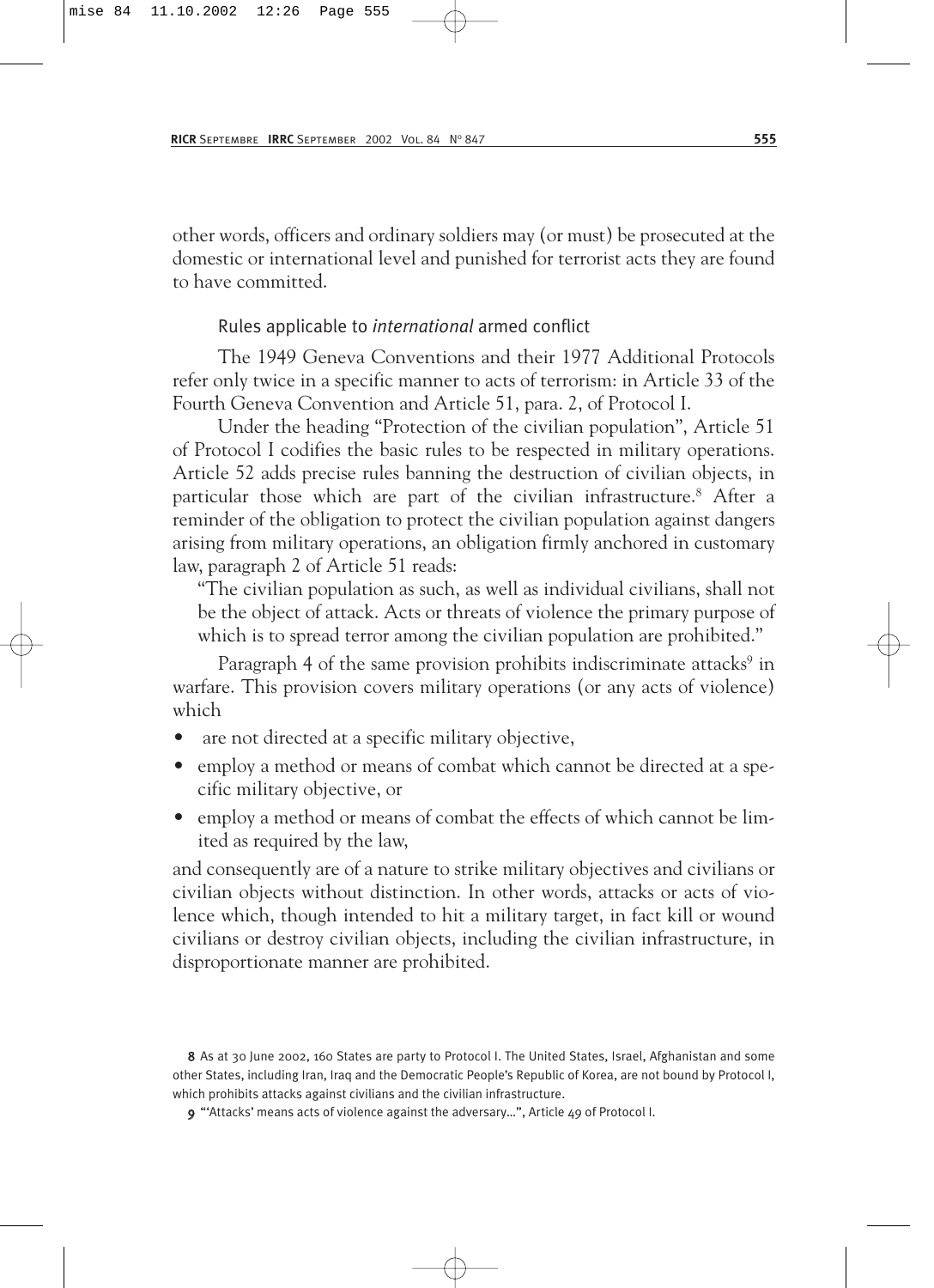Beyond all doubt, these rules ban terrorist activities insofar as they are directed against civilians. By definition, terrorist acts are acts "the primary purpose of which is to spread terror among the civilian population" (Article 51, para. 2). Acts of terrorism are always either attacks against civilians or indiscriminate attacks which usually strike civilians. However, terrorist acts *need* not necessarily or exclusively strike civilians or the civilian infrastructure. It must be stressed that threats of violence intended to spread terror among the civilian population are also prohibited. The *intention* to spread terror among civilians is a necessary element for defining acts of terrorism, for the simple reason that in war any use of deadly force may create fear among bystanders, even though the attack may be directed at a lawful target (e.g. aerial bombardment of a military target close to a civilian area).

As a first conclusion on this basic point it can be seen that terrorist acts causing harm to civilians or civilian property are clearly prohibited by modern international law governing international armed conflict, in particular by Articles 51 and 52 of the 1977 Protocol I additional to the Geneva Conventions. These prohibitions cannot be bypassed by claiming a right to resort to reprisals;10 they are absolute. Terrorist acts causing death or serious injury to civilians are grave breaches of the Fourth Geneva Convention, in other words, war crimes.11 As such, they require that perpetrators thereof be prosecuted and, if guilty, punished by domestic tribunals. Under the conditions laid down by the Rome Statute, those persons may be subject to the jurisdiction of the International Criminal Court. Terrorist acts committed in times of armed conflict most probably will be prosecuted as war crimes (Article 8 of the Rome Statute), while in other situations such acts may be qualified as crimes against humanity (Article 7).12

In addition to the general prohibitions established by Articles 51 and 52 (the main parts of which give expression to customary law rules), several other provisions of humanitarian law are also relevant in a discussion on the response of international humanitarian law to terrorism. They usually cover

12 Statute of the International Criminal Court (ICC), adopted in Rome on 17 July 1998, Article 7 (crimes against humanity) and Article 8 (war crimes), in particular para. 2 (a) and (b). — After ratification by more than 60 States the Rome Statute entered into force on 1 July 2002. The United States, Israel, Afghanistan and some other States, including Iran, Iraq and the Democratic People's Republic of Korea, are not party to the Court established to prosecute persons accused of serious war crimes, such as terrorist acts, "in particular when committed as part of a plan or policy or as part of a large-scale commission of such crimes" (Rome Statute, Article 8, para. 1).

<sup>10</sup> Protocol I, Articles 51, para. 6, and 52, para. 1.

<sup>11</sup> Article 147.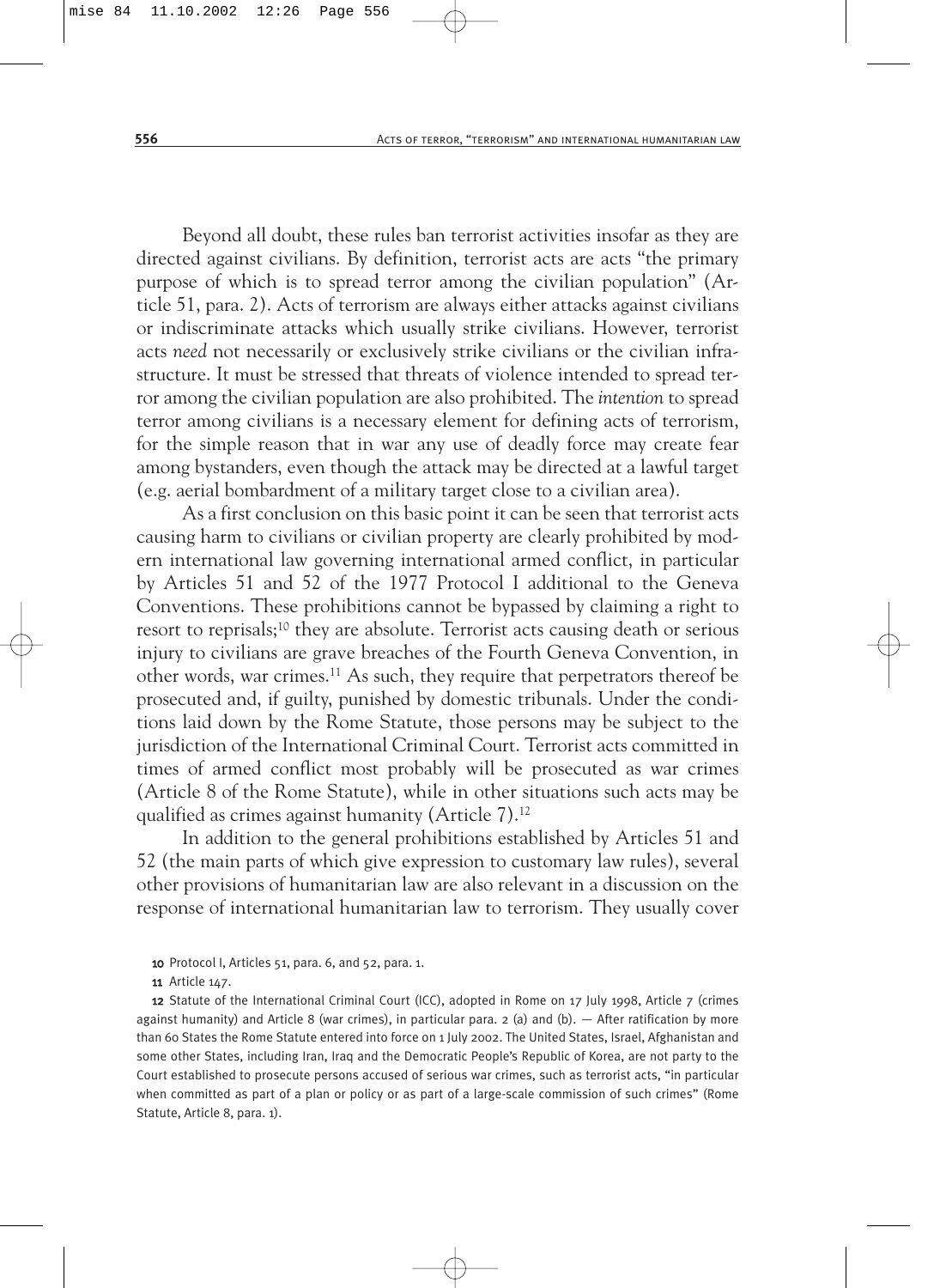specific needs for protection, such as the rules on the protection of cultural property from any hostile  $act<sub>13</sub>$  or the legal protection given to installations containing dangerous forces (such as dams, dykes and nuclear power plants).14

While we have hitherto examined the protection afforded by international humanitarian law to civilians and civilian property in times of armed conflict, we now turn to the question whether international rules also confer legal protection against terrorist acts targeting members of armed forces. The answer is not self-evident, because soldiers are allowed to shoot and can be shot at. Members of armed forces are unquestionably active participants in, and simultaneously a legitimate target of, military operations. And what appears to be a terrorist act in a civilian context may well be a legitimate act of war if carried out against enemy personnel. However, "the right of parties to the conflict to choose methods or means of warfare is not unlimited", says a fundamental rule of the laws of war. As codified by Article 35, para. 1, of Protocol I, this rule imposes upon warfare limits for the benefit of those who participate in the war effort, i.e. members of the armed forces. Article 35 goes on to state in its second paragraph that "it is prohibited to employ weapons, projectiles and material and methods of warfare of a nature to cause superfluous injury or unnecessary suffering". One example of such illegal behaviour visà-vis members of armed forces is perfidy. Article 37 of Protocol I prohibits acts of perfidy, which are acts of violence that betray the trust of the other side. For example, use of violence while feigning civilian, non-combatant status constitutes perfidy. Specific acts of terrorism may well be of a perfidious nature.

This short presentation clearly shows that terrorist acts may be considered a crime if committed against members of the armed forces.

After analysing those parts of international humanitarian law which set limits to the conduct of military operations, we shall now consider the rules dealing with the fate of persons who have stopped fighting and find themselves in the hands of the adverse party, either as wounded or sick, as detainees or as inhabitants of an occupied territory.

The First and Second Conventions reiterate the customary rules that wounded and sick persons who are *hors de combat* — out of action — must be "respected and protected in all circumstances". In particular, "they shall not be murdered or exterminated".15 "Wilful killing" of a protected person is a

<sup>13</sup> Convention for the Protection of Cultural Property in the Event of Armed Conflict, 14 May 1954, Article 4. See also Protocol I, Article 53.

<sup>14</sup> Protocol I, Article 56.

<sup>15</sup> First Convention, Article 12, para. 2; Second Convention, Article 12, para. 2.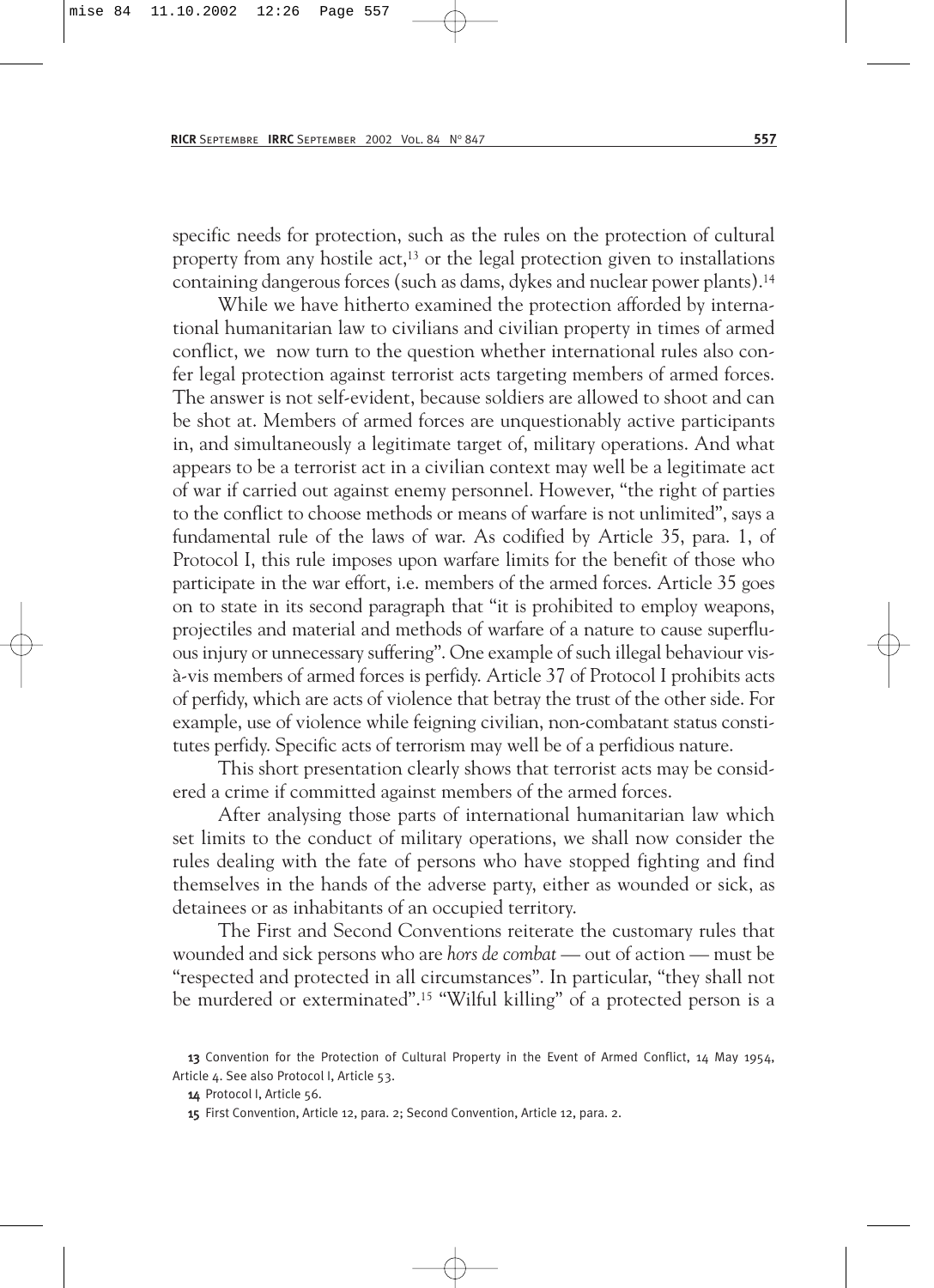grave breach of the First and Second Geneva Conventions, i.e. a war crime.16

By virtue of the Third Geneva Convention of 1949, members of armed forces captured and detained by the adverse party as prisoners of war must be dealt with in accordance with a detailed code of rules which ensure their humane treatment. Any life-threatening treatment or other form of violence to their person is strictly forbidden; they must at all times be treated humanely.17 The law gives special attention to the conditions under which detained persons may be interrogated: "No physical or mental torture, nor any other form of coercion may be inflicted on prisoners of war to secure from them information of any kind whatever. Prisoners of war who refuse to answer may not be threatened, insulted, or exposed to any unpleasant or disadvantageous treatment of any kind."18 Serious violations of these commitments are grave breaches of the POW Convention, and are thus war crimes.<sup>19</sup>

Of particular importance is the legal regime set up by international humanitarian law to protect enemy civilians held by or otherwise under the control of the adverse party, be it on its own territory or in an occupied territory. The goal of the Fourth Geneva Convention is to ensure humane conditions for civilians living under foreign control. The rules codified by that Convention leave no doubt: terrorist acts committed by civilians who find themselves under the control of a party to conflict are illegal. Article 33 is, incidentally, the only provision in the 1949 Conventions which uses the word "terrorism". It reads: "No protected person may be punished for an offence he or she has not personally committed. Collective penalties and likewise all measures of intimidation or of terrorism are prohibited." Article 33 refers to situations where a person in the power of the enemy is in particular danger of becoming the victim of "measures of intimidation or of terrorism" while in detention or in an occupied territory. The term "terrorism" as used by the Fourth Convention seems, however, to have a narrower meaning than in present-day language. Wilful killing, torture or inhuman treatment, the taking of hostages or "extensive destruction (…) of property" are grave breaches of the Fourth Geneva Convention: such acts are war crimes.<sup>20</sup>

- 19 Third Convention, Article 120.
- 20 Fourth Convention, Article 147.

<sup>16</sup> First Convention, Article 50; Second Convention, Article 51.

<sup>17</sup> Third Convention, Article 13.

<sup>18</sup> Third Convention, Article 17, para. 4.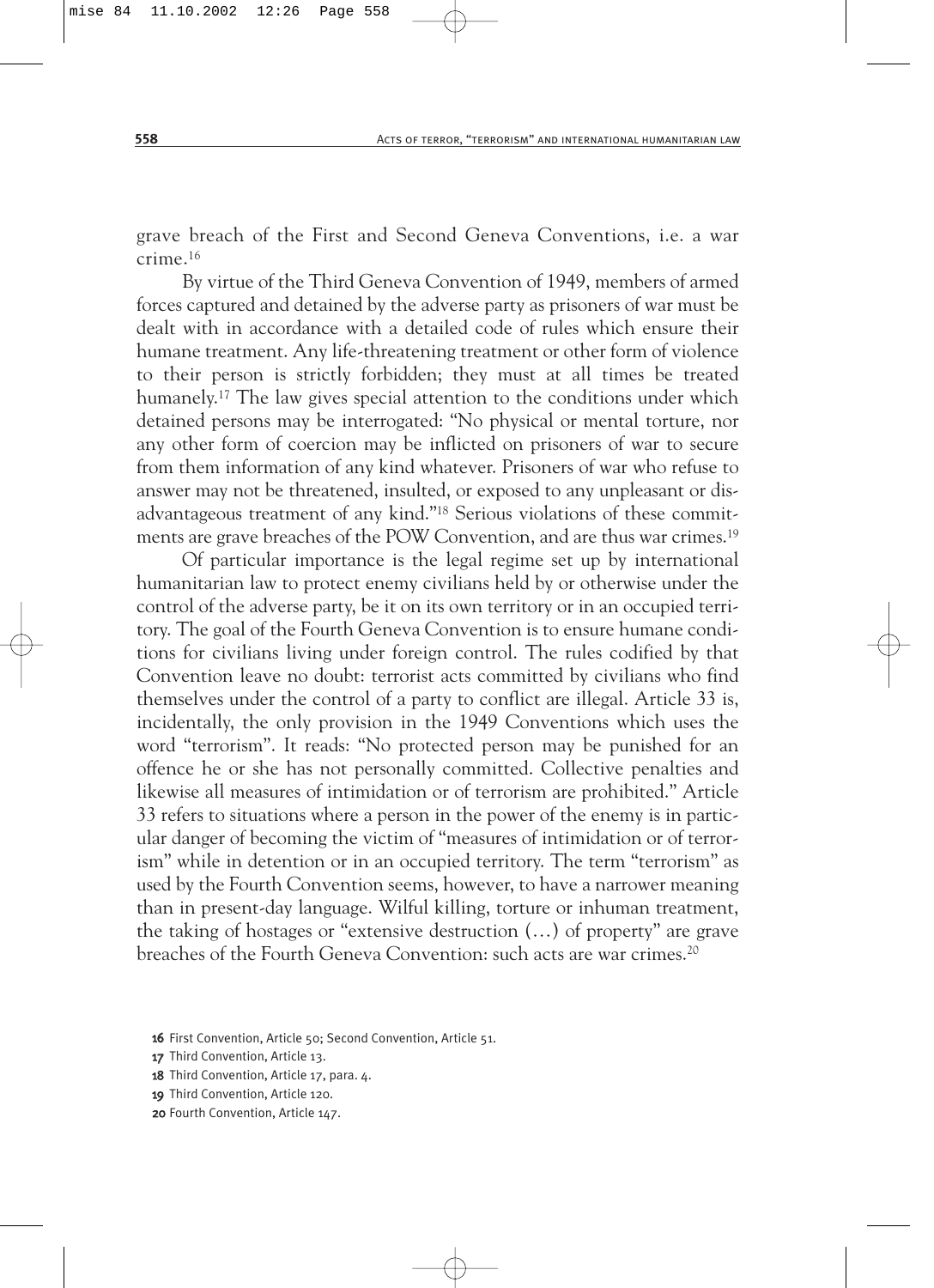Protocol I considerably reinforces international standards for the protection of civilians insofar as they are directly exposed to the dangers of military operations. The basic rule stipulates that civilians shall not be the target of hostilities. A serious violation of that prohibition constitutes a war crime.21 The treaty also introduces new rules for the benefit of persons who find themselves under enemy control. Under the heading "Fundamental guarantees", Article 75 codifies those basic standards with which all authorities must comply — as a minimum and in all circumstances — in their dealings with persons belonging to the adverse party. It is a safety net applicable in circumstances where the persons concerned do not benefit from more favourable treatment under more detailed provisions. In its Article 75, Protocol I clearly "borrows" universally accepted standards from the body of international rules on human rights.

It should be recalled at this point that international law addresses the behaviour of persons who act on behalf of a party to an *international* armed conflict, i.e. a State. Entities other than States cannot become parties to such a conflict, with the exception of a national liberation movement, which may qualify as a party to an international armed conflict provided that movement fulfils the strict conditions set up by Protocol I.22 If these conditions are met, the liberation movement assumes the same rights and the same obligations in an armed conflict as those of a State, except for those rights which are linked to the status as a signatory to an international treaty.

It can thus be concluded that in an international armed conflict terrorist acts are prohibited without exception or reservation. In particular, reprisals cannot be justified as a reaction to terrorist acts. Reprisals against civilians are, anyway, prohibited in all circumstances.23

Violations of the more important rules are considered to be grave breaches of the Geneva Conventions or of Protocol I. In other words, such violations are war crimes. Under certain strictly worded conditions, the International Criminal Court (ICC) has jurisdiction to try persons suspected of having committed the more serious forms of crimes. But the ICC has only a subsidiary role to play. Both under the provisions of the Geneva Conventions and those of the Statute of Rome, the State which has jurisdic-

<sup>21</sup> Protocol I, Article 85, para. 3.

<sup>22</sup> Protocol I, Article 1, para. 4, and Article 96, para. 3.

<sup>23</sup> Protocol I. Article 51, para. 6. - Some States party to Protocol I have made a reservation to the rules prohibiting reprisals. The United States has expressed its rejection of that rule through other means.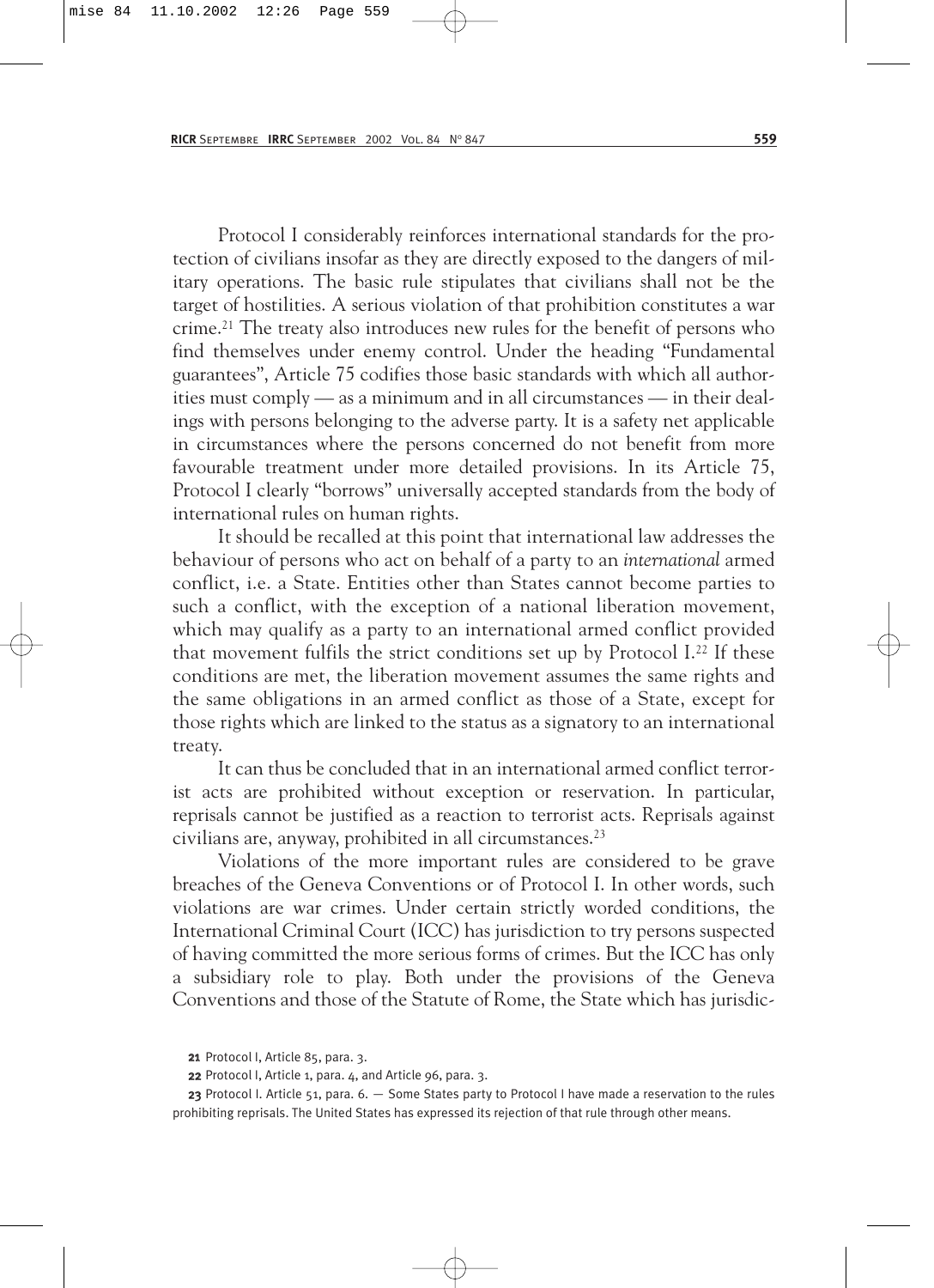tion over the person concerned has priority over the powers of the international tribunal.24

It is particularly important to note that members of armed forces who have committed terrorist acts amounting to a grave breach of the Geneva Conventions may be brought to justice and prosecuted for their acts. This is also true if they are in the hands of the adverse party and have the benefit of POW status. Combatant or POW status does not grant immunity from criminal prosecution for acts contrary to international law. Nor does the Fourth Geneva Convention, in any circumstances, grant civilians the right to use force. Therefore, any person suspected of having committed violent acts may be prosecuted.

### International rules applicable to *non-international* armed conflict

International humanitarian law applicable in non-international armed conflict is the result of a compromise between the concept of sovereignty and humanitarian concerns. In an internal armed conflict at least one party is not a State; it is usually an insurgent group determined to overthrow the government, or a rebel movement fighting for autonomy or secession. It is generally accepted today that internal conflicts with a high intensity of violence cannot remain beyond the reach of international law protecting persons from the effects of hostilities, whether those persons are actively involved in acts of violence or not. Indeed, civil wars often have the same devastating effects as armed conflict between States. Since 1949 and 1977 respectively, Article 3 common to the four Geneva Conventions and Additional Protocol II have set the basic standards intended to limit violence and suffering in non-international armed conflict. Customary law confirms and supplements the fundamental Article 3 and the fifteen articles of Protocol II.

It is not our intention to blur the dissimilarities between the two types of armed conflict. And yet it can be seen that the norms prohibiting acts of terrorism in non-international armed conflict are basically identical with those applicable in international armed conflict. Article 3 common to the four Geneva Conventions prohibits acts of terrorism with the following words, though without actually using the word "terrorism":

"Persons taking no active part in the hostilities, including members of armed forces who have laid down their arms and those placed *hors de*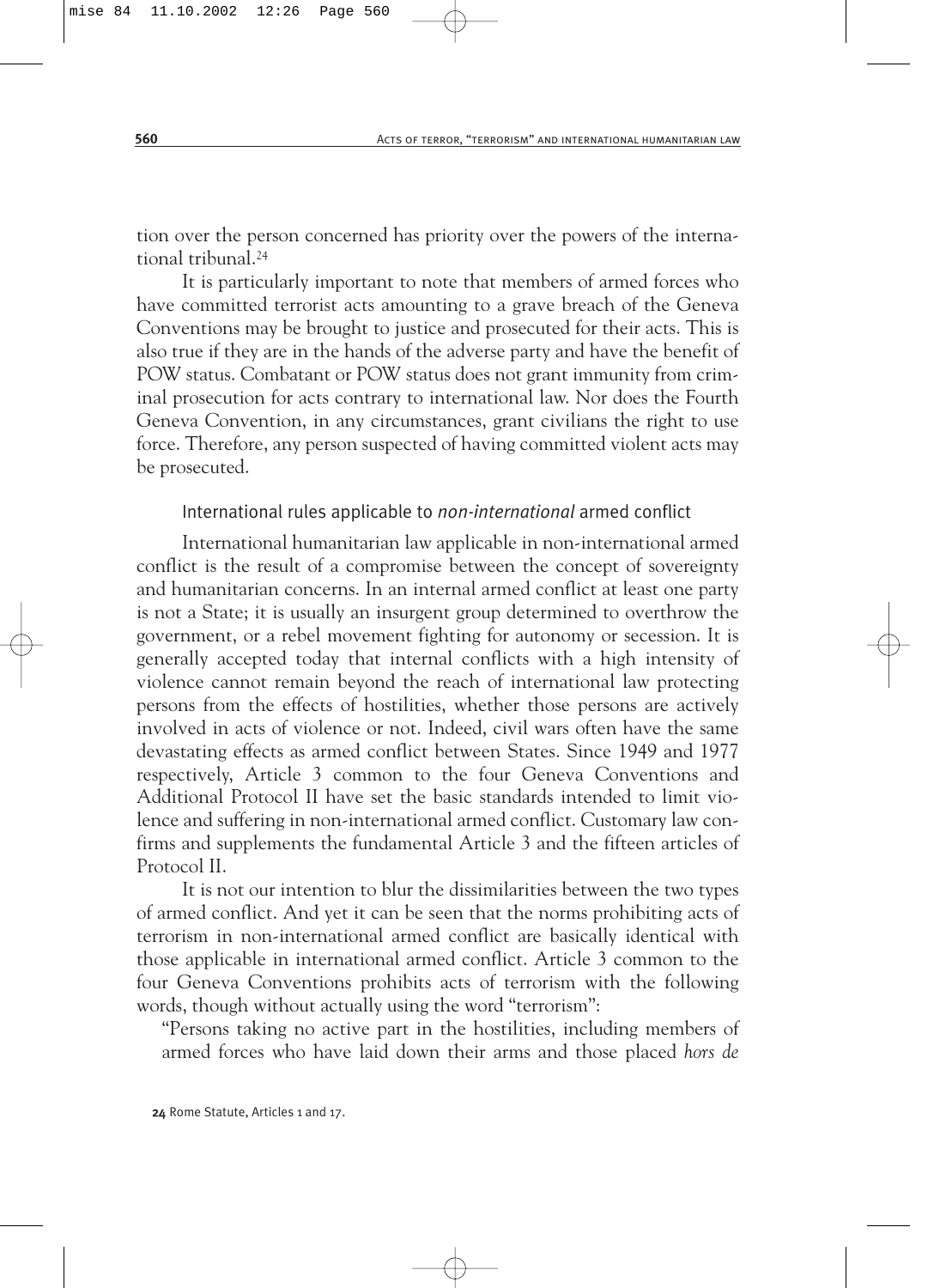*combat* by sickness, wounds, detention, or any other cause, shall in all circumstances be treated humanely, without any adverse distinction founded on race, colour, religion or faith, sex, birth or wealth, or any other similar criteria.

To this end the following acts are and shall remain prohibited at any time and in any place whatsoever with respect to the above-mentioned persons: (a) violence to life and person, in particular murder of all kinds, mutilation, cruel treatment and torture;

(b) taking of hostages;

(c) outrages upon personal dignity, in particular humiliating and degrading treatment;

 $(\ldots)$ "

Protocol II reaffirms and develops these rules. Under the heading "Humane treatment" of those who do not, or no longer, take part in military operations, Article 4, para. 2 (d) even condemns "acts of terrorism" outright as contrary to the law. Moreover, Protocol II — and in this respect it breaks new ground — also codifies standards for the conduct of military operations in internal conflicts. The basic provision is, of course, the obligation to distinguish between those who take an active part in hostilities and those who do not, in particular civilians, the wounded and the sick. Article 13 specifically prohibits attacks on the civilian population as well as on individual civilians. It furthermore states in paragraph 2 that "[a]cts or threats of violence the primary purpose of which is to spread terror among the civilian population are prohibited". These same words are to be found in Article 52, para. 2, of Protocol I, which deals with international armed conflict.

Neither Article 3 nor Protocol II has a provision similar to Article 35 of Protocol I, which, for international armed conflict, codifies the longestablished principle that parties to an armed conflict are not free to choose methods or means of combat to their liking and, in particular, that weapons which cause superfluous injury or unnecessary suffering are outlawed. However, the fourth preambular paragraph of Protocol II restates the message of the Martens Clause for non-international armed conflict. The Martens Clause says that, in the absence of a specific prohibition, a rule must be found which is compatible with "the principles of humanity and the dictates of the public conscience".25

Neither common Article 3 nor Protocol II of 1977 contains any provision on criminal responsibility for (mis)behaviour in an internal armed con-

25 For the full text of the updated Martens Clause see Protocol I, Article 1, para. 2.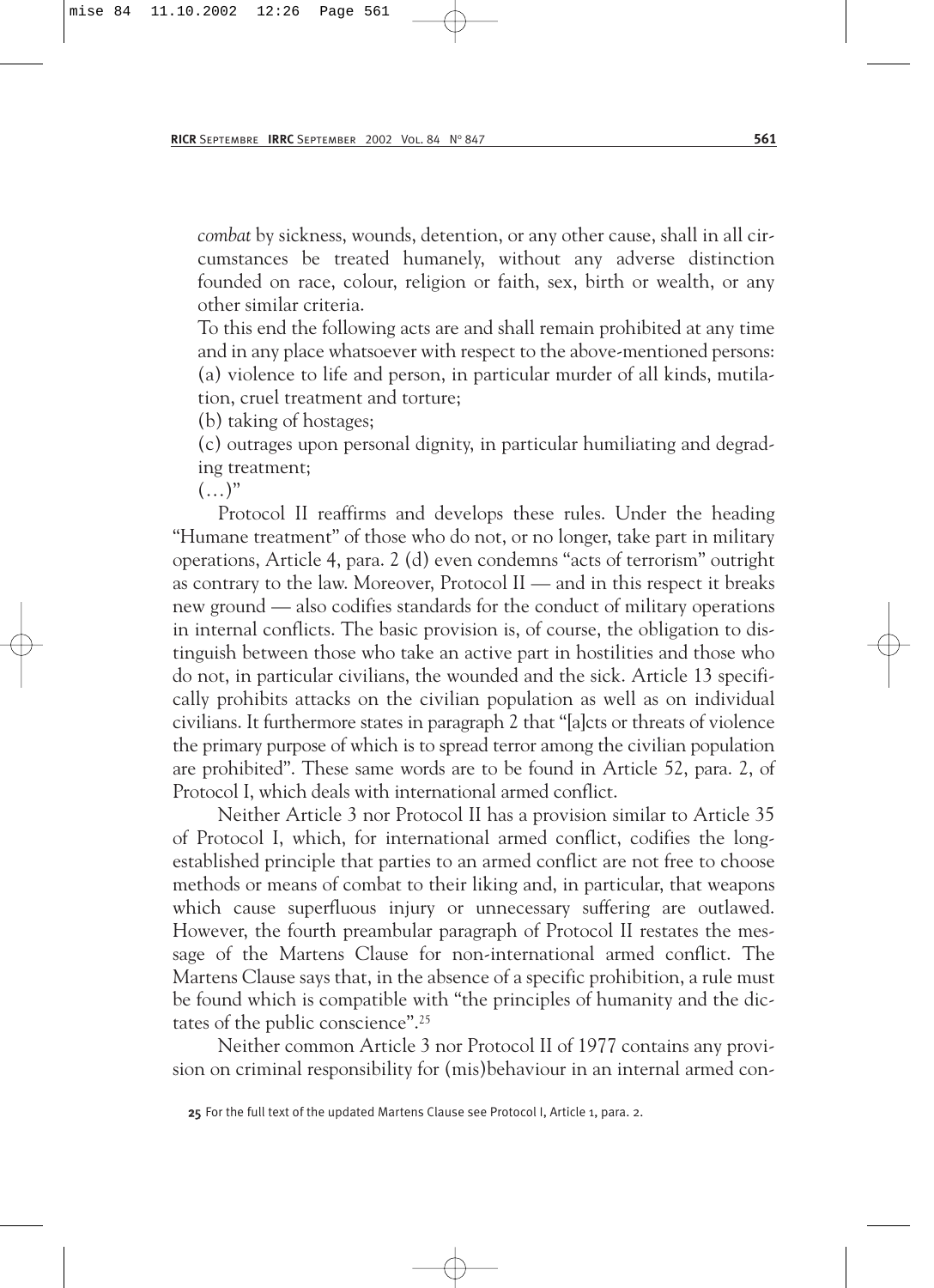flict. It is up to domestic jurisdictions to deal with persons who have committed a crime in such a context. However, the International Criminal Tribunal for the former Yugoslavia (ICTY) has concluded, in an important decision, that the more egregious crimes committed in a non-international armed conflict are to be considered as international crimes. Therefore, international rules do apply in the trial of a person prosecuted for a crime committed in a non-international armed conflict.26 This means that acts of terrorism committed in a non-international armed conflict may indeed be equated with grave breaches as defined by the 1949 Geneva Conventions. The same rules regarding the jurisdiction of States or the ICC are applicable.

What distinguishes non-international armed conflict from armed conflict between States is the fact that on one side there is a State and on the other one or more groups of individuals who oppose the government's authority. While it is no surprise to learn that State contenders are under an obligation to comply with the international obligations binding for that State (*pacta sunt servanda*), Article 3 and Protocol II also impose obligations on dissident forces and their members, which are non-State contenders. Thus members of those forces must heed the ban on terrorist acts, and commanders of dissident forces are under an obligation to enforce compliance with the international rules. In other words, they must take all necessary steps to enforce the prohibition of terrorist acts, including appropriate measures if that prohibition is violated.

To sum up, it can safely be said that the prohibition of recourse to terrorist acts is as firmly anchored in the law applicable in non-international armed conflict<sup> $27$ </sup> as it is in the rules governing international armed conflict. Acts of terrorism are banned, without exception. This conclusion is important, as non-international armed conflicts are particularly prone to wanton violence.

## Wars of national liberation and guerrilla warfare: weakening the ban on acts of terrorism?

While negotiating Protocol I, delegates at the Diplomatic Conference in Geneva had to find solutions for two controversial issues, namely, the sta-

<sup>26</sup> *Decision on the Defence Motion for Interlocutory Appeal on Jurisdiction, The Prosecutor* v. *Dusko Tadic*, Case No. IT-94-1-AR 72, ICTY Appeals Chamber, 2 October 1996.

<sup>27</sup> See also the International Law Committee's Draft Code of Crimes against Peace and Security of Mankind (1996) whose Art. 20(f) (iv) makes serious acts of terrorism committed in a non-international armed conflict a war crime.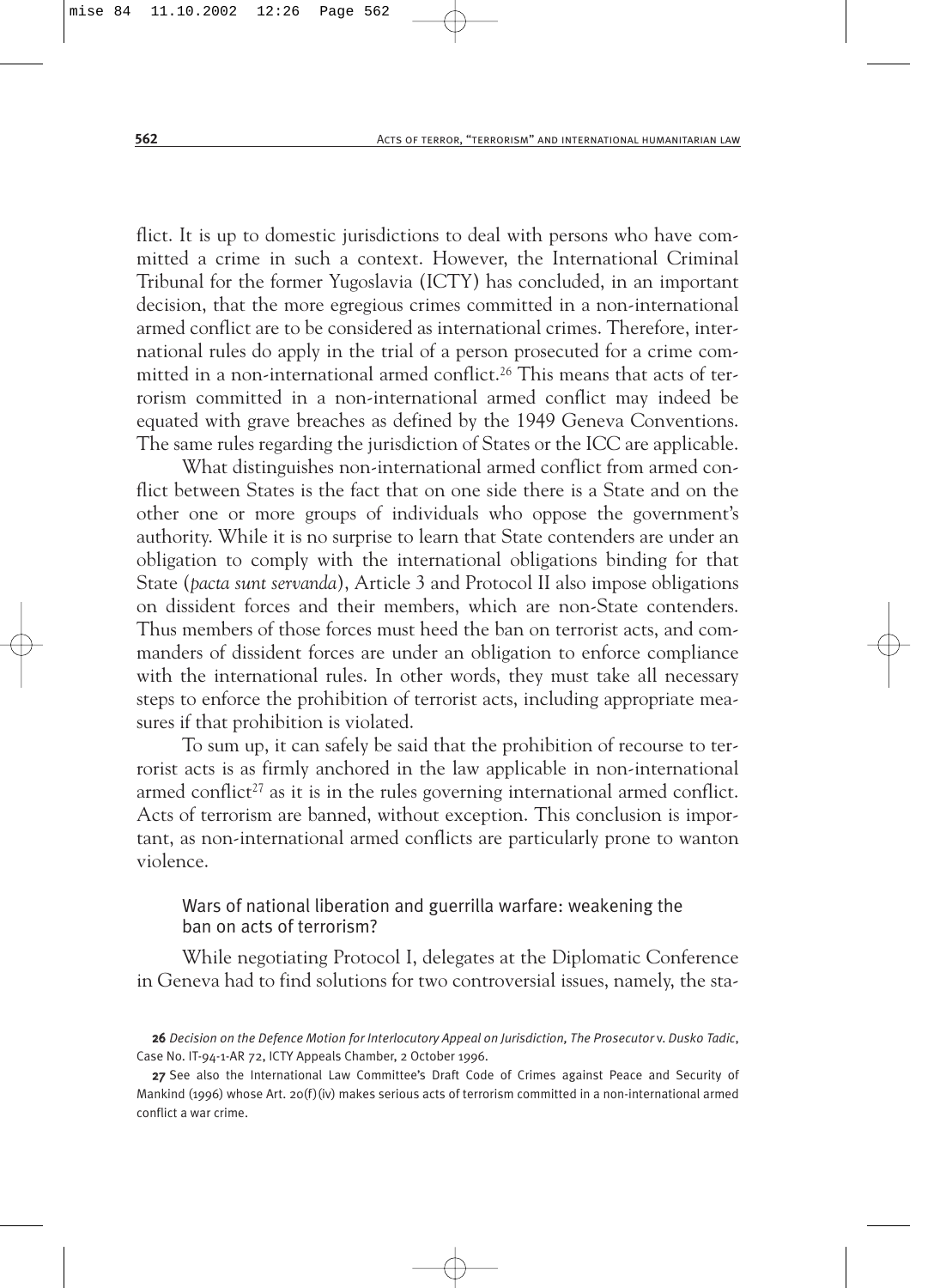tus of wars of national liberation and the legal regime applicable to guerrilla warfare. Acceptable solutions were found for both, and on 8 June 1977 the conference adopted Protocol I by consensus. The two issues have a certain importance for the debate on the law applicable to terrorism.

Article 1, para. 4, of Protocol I declares wars of national liberation to be international armed conflicts. This means that the whole body of law elaborated for international armed conflict also applies to a war in which a people fight against a colonial power in the exercise of their right of selfdetermination. International humanitarian law must consequently be respected in its entirety by any group which claims to be a liberation movement in the sense of Article 1, para. 4, and Article 96, para. 3. Thus the ban on terrorist acts applies without any doubt to wars of national liberation.

Article 44 of Protocol I slightly modifies one of the age-old conditions a combatant must fulfil in order to be recognized by international law as a member of an armed force. That condition requires a combatant to be identifiable as such, i.e. he must distinguish himself from his civilian surroundings. According to the new law of 1977, a member of an armed force will, however, not necessarily lose his status as a combatant if, in narrowly defined circumstances of combat, he does not distinguish himself from the civilian environment. This new rule has no bearing on the ban on terrorism, which remains unchanged. Any combatant who chooses to engage in guerrilla warfare remains bound to respect all rules on the conduct of military operations and the protection of civilians. There will be no excuse if he combines (legitimate) guerrilla warfare with a (criminal) terrorist campaign.

Controversy over these two issues subsided after the end of the Diplomatic Conference in 1977. Moreover, no party to any armed conflict has ever invoked either of these two provisions. In 1987, however, President Reagan submitted Protocol II, on non-international armed conflict, to the Senate "for [its] advice and consent" with a view to ratification.<sup>28</sup> The same Letter of Transmittal spelled out the reasons why the United States rejects Protocol I, though this treaty was signed by the U.S. in 1977. During the same period, the main architects of the Administration's negative position on Protocol I published their views in various journals.

<sup>28</sup> Text of the Letter of Transmittal published in "AGORA: The U.S. decision not to ratify Protocol I to the Geneva Conventions on the Protection of War Victims", *American Journal of International Law*, Vol. 81, No. 4, October 1987, p. 910. See also a comment by the author of the present paper: Hans-Peter Gasser, "An appeal for ratification by the United States", *ibid.*, p. 912.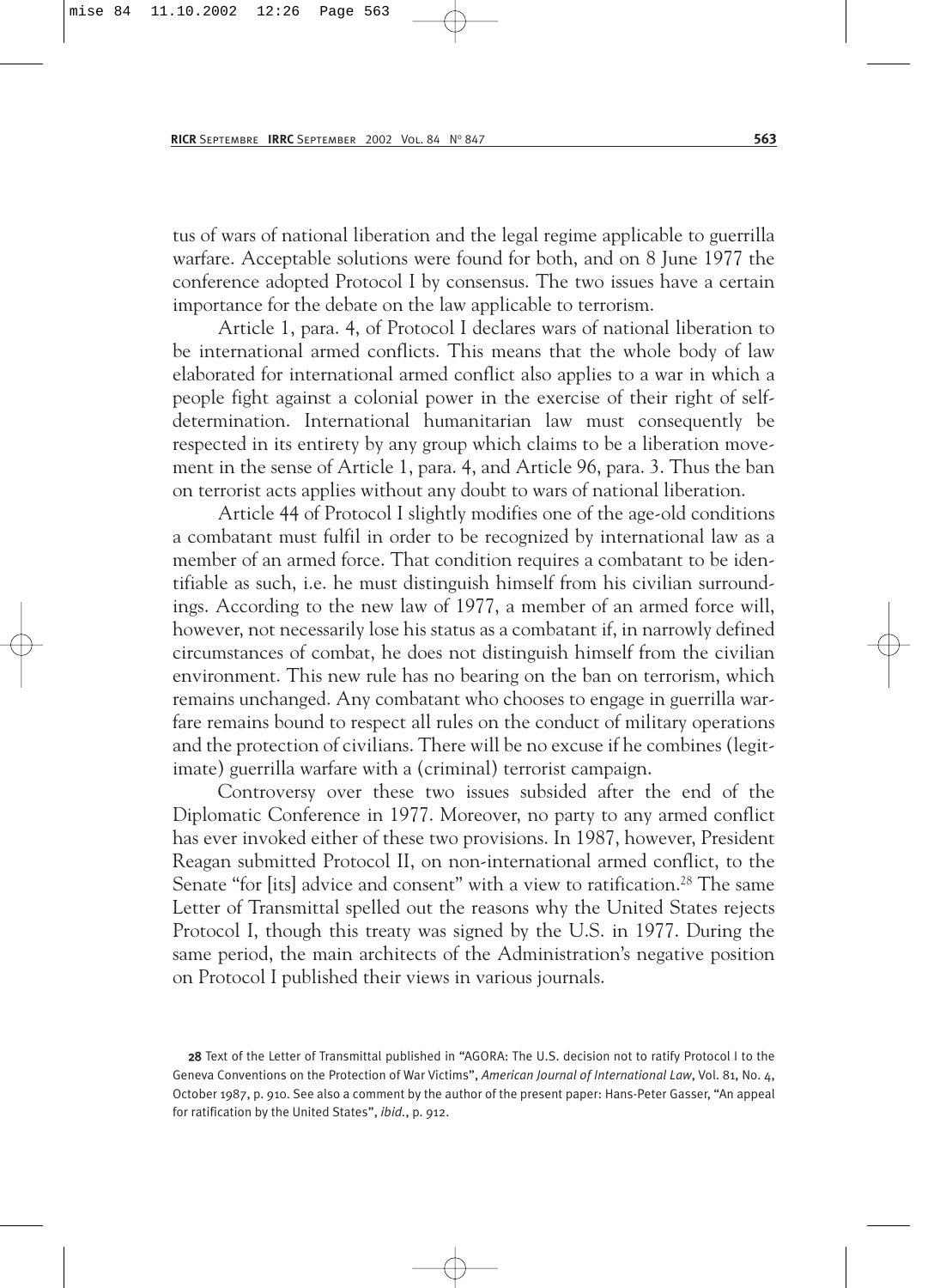All arguments used to demolish Protocol I appeared to revolve around Article 1, para. 4 — wars of national liberation — and Article 44 — on guerrilla warfare. Douglas J. Feith, at that time Deputy Assistant Secretary in the Department of Defense, came to the somewhat astonishing if not nonsensical conclusion that the new law of Protocol I was in the service of terror,<sup>29</sup> and that it "lays waste the legal and moral achievement of ages". For his part, Abraham D. Sofaer, then Legal Advisor at the State Department, equated a people's armed struggle for self-determination with terrorism.30 Hence his refusal to accept Protocol I, which, he claims, by including a clause on wars of national liberation, justifies such wars – an argument which has no merits, as neither Protocol I nor any other treaty on international humanitarian law ever justifies recourse to force. With the benefit of hindsight it may be argued that instead of being the results of analysis, the conclusions advanced by these authors are much more the premises for the decision not to ratify Protocol I. Is it far-fetched to believe that by rejecting Protocol I the U.S. kept its options open for any subsequent "war on terrorism"?

## Security Council Resolution 1373

In the wake of the events of 11 September 2001 the United Nations Security Council adopted Resolution 1373, also called the *Anti-Terrorism Resolution*, on 28 September 2001. Does this text in any way affect international humanitarian law or give any clues how existing law should be amended? A careful reading shows that Resolution 1373 mainly proposes a considerable number of preventive measures for combating terrorism which ought to be taken by States at the domestic level. It deals with criminal prosecution of alleged terrorists and in particular also with cooperation between States in that regard. There is nothing in the paragraphs on criminal prosecution of alleged terrorists that is not already covered by the Geneva Conventions and their Additional Protocols on situations of armed conflict. While Resolution 1373 is important for inter-State cooperation in the fight against terrorism, the text is not intended to amend the law codified by international humanitarian law treaties.

<sup>29</sup> Douglas J. Feith, "Law in the service of terror: The strange case of the Additional Protocol", *The National Interest*, No. 1, Fall 1985. During the "war on terror" Feith was Under Secretary of Defense for Policy in the Bush Administration.

<sup>30</sup> Abraham D. Sofaer, "Terrorism and the law", *Foreign Affairs*, Summer 1986, p. 901.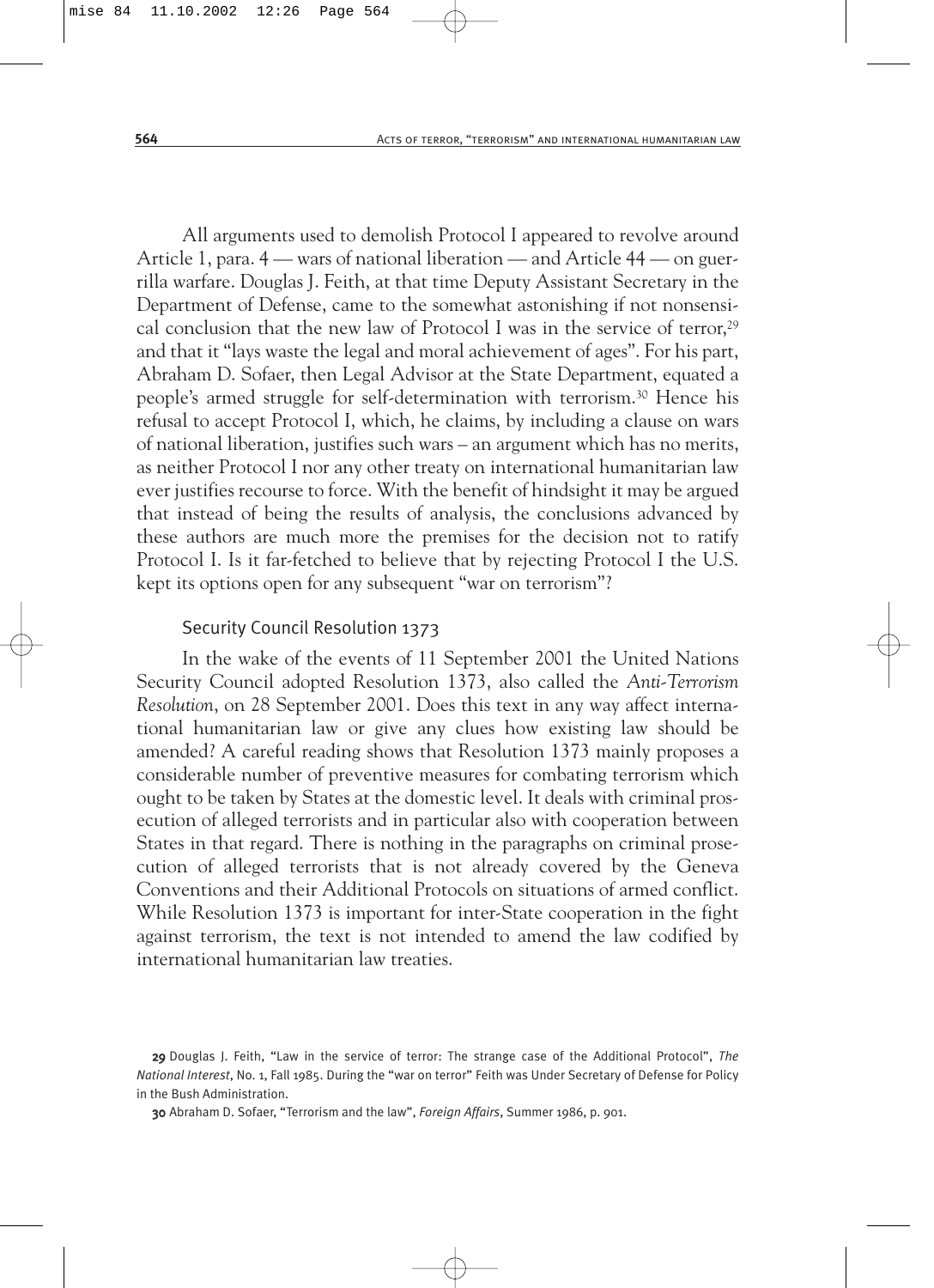## **International humanitarian law and "war on terror": some preliminary remarks**

Every act of terrorism is incompatible with international humanitarian law applicable in armed conflict. Like any other violation of the 1949 Geneva Conventions, of another humanitarian law treaty or of international customary law, such acts call for action by States party to those treaties to redress the situation. They not only have a legitimate interest in stopping criminal behaviour and thereby protecting their own citizens, they are also legally obliged to monitor compliance with the law, to prosecute and punish offenders and to prevent any further act contrary to humanitarian law.31

The Geneva Conventions and their Additional Protocols of 1977 have laid down a number of measures and procedures to ensure compliance with their provisions. In particular, serious violations of the more important provisions are international crimes — "grave breaches" in the words of the Geneva Conventions — and all States parties have jurisdiction to prosecute offenders (universal jurisdiction). As has been abundantly shown in this paper, acts of terrorism are grave breaches of international humanitarian law. Moreover, the Geneva Conventions do not exclude action by third States with a view to responding to grave breaches or preventing further violations, especially if the State concerned does not take appropriate action itself. Whether such third-party involvement includes the right to use force is not a question for international humanitarian law but for the law of the UN Charter.32

Under the shock of the events of 11 September 2001, a number of States have taken steps to prevent terrorist acts from being committed on their territory. These steps include *inter alia*:

- tightening police surveillance, particularly of foreign residents;
- adopting more "vigorous" interrogation procedures, which may amount to inhumane treatment or even to torture;
- curtailing the right of alleged terrorists to a fair trial by e.g. establishing limits to access to witnesses and to the exercise of other rights of the

31 Article 1 common to the four 1949 Geneva Conventions recalls this basic truth with the following words: "The High Contracting Parties undertake to respect and to ensure respect for the present Convention in all circumstances".

32 Hans-Peter Gasser, "Ensuring respect for the Geneva Conventions and Protocols: The role of third States and the United Nations", Hazel Fox and Michael A. Meyer (eds), *Effecting Compliance*, The British Institute of International and Comparative Law, London, 1993, pp. 15-49, esp. p. 27 ff.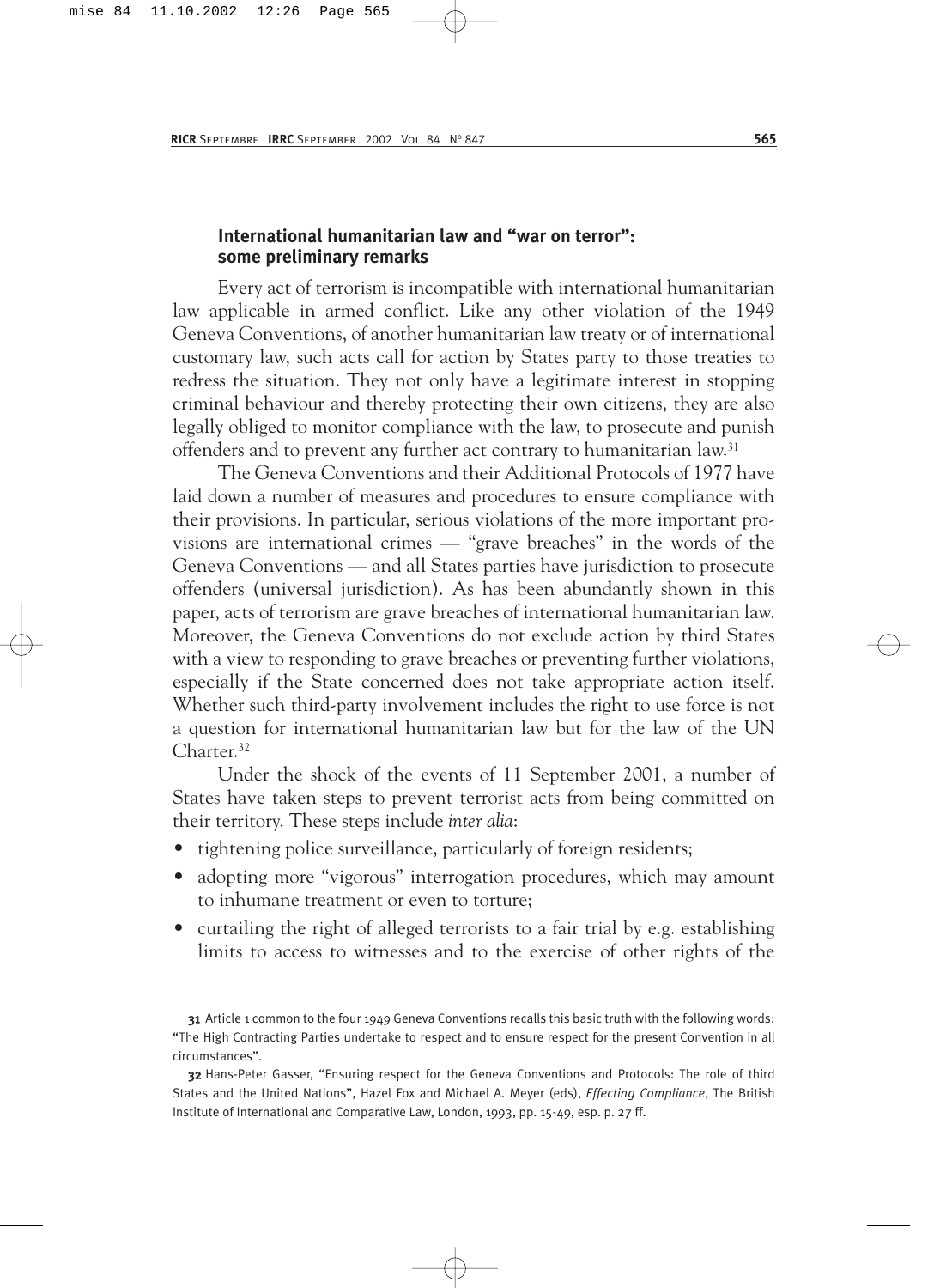defendant, measures which may sometimes be equivalent to abolishing the presumption of the defendant's innocence;

• toughening attitudes vis-à-vis asylum-seekers, refugees and migrants e.g., by ignoring the prohibition on returning such persons against their will to a country where they have to fear for their lives (principle of *non-refoulement*).

While not necessarily illegal as such, these measures may amount to clear violations of a government's commitment to respect international human rights and humanitarian law obligations.

Adam Roberts has the following to say about the difficulties international humanitarian law has to face in counter-terrorist operations:

"In military operations with the purpose of stopping terrorist activities, there has been a tendency for counter-terrorist forces to violate basic legal restraints. There have been many instances in which prisoners were subjected to mistreatment or torture. In some cases, excesses by the government or by intervening forces may have contributed to the growth of a terrorist campaign against it. External states supporting the government have sometimes contributed to such excesses. Applying pressure on a government or army to change its approach to anti-terrorism, to bring it more into line with the laws of war and human-rights law, can be a difficult task."33

The following brief analysis is based on two assumptions — or rather convictions. *First*, international humanitarian law is not an obstacle to effectively combating terrorism. It has, however, been argued that the Geneva Conventions impose overly stringent limitations on interrogation of detainees. The danger of such an argument is more than evident, and the international community should not weaken its endeavours to protect the physical and mental integrity of even the worst criminal. *Second*, alleged terrorists remain under the protection of international humanitarian law, whether they are members of an armed force or civilians ("illegal fighters"). They are and remain "protected persons" in the sense of the Geneva Conventions. When captured and detained for whatever reason, they must be dealt with in accordance with the provisions of the Third or Fourth Geneva Convention respectively, in particular those rules which regulate the detention regime. They may be prosecuted for acts of violence, but they are entitled to a number of judicial guarantees if put on trial for their deeds.

<sup>33</sup> Adam Roberts, "Counter-terrorism, armed force and the laws of war", *Survival*, Vol. 44, Spring 2002, p. 13.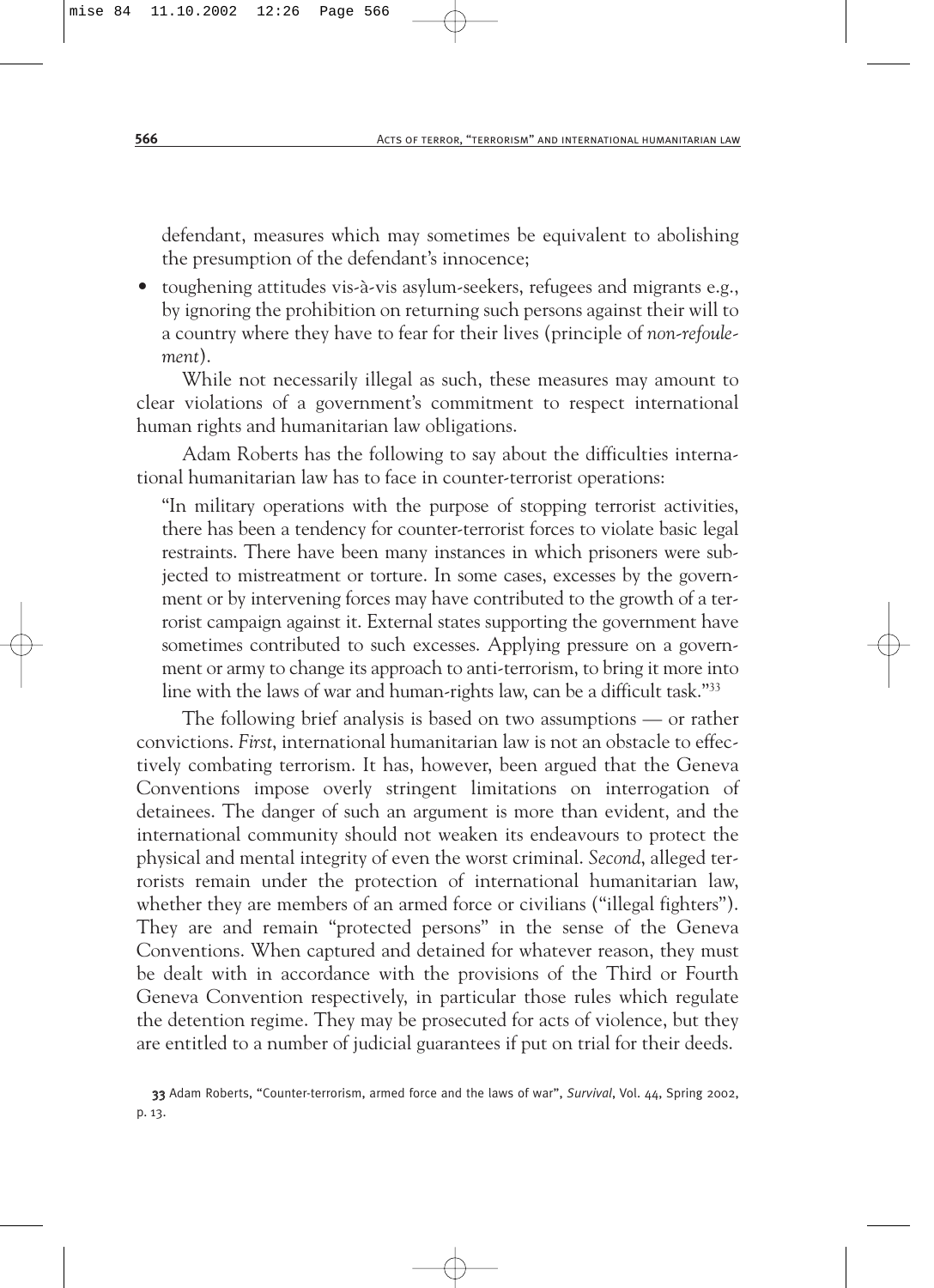The U.S. government's decision on the status and treatment to be given to prisoners captured during the military campaign in Afghanistan and held at the U.S. base of Guantánamo and elsewhere sparked worldwide controversy. The main question was which legal status should be attributed to the different categories of prisoners, some of whom arguably were members of the Afghan armed forces (the *Taliban*), while others were not (members of *al-Qaeda* or other groups). The U.S. government decided not to give POW status to any of them and left the question of their legal status open. While practical difficulties may have made it hard to ascertain each prisoner's affiliation, this decision is nevertheless astonishing, because it ignores a precedent. Indeed, the United States had to solve similar problems during the Vietnam War, where captured enemy personnel either belonged to the North Vietnamese Armed Forces or were members of the Vietcong and thus not recognized as combatants within the meaning of the law of war. The U.S. Military Command in Vietnam adopted the following guidelines: captured military personnel belonging to the North Vietnamese Armed Forces were to be granted POW status, in accordance with the Third Geneva Convention; members of Vietcong guerrilla units were to be treated as if they were POWs — though without being granted POW status as defined by the Third Convention — provided they were caught while actually engaged in a military operation and, at the same time, were carrying their arms openly. They were thus considered to be "illegal fighters" who were recognizable as persons taking part in hostilities. The wearing of a uniform was not required by the U.S. guidelines. A Vietcong arrested while throwing a grenade into a downtown Saigon café was handed over to the Vietnamese authorities for prosecution as a criminal or "terrorist".34

This policy seems to have worked to the U.S. authorities' satisfaction. In particular, nothing precluded criminal proceedings for war crimes against any prisoner or detainee, of whatever category. This fine-tuned attitude of the U.S. Military Command towards a highly sensitive issue was no doubt also influenced by the fact that North Vietnam held a number of American servicemen, especially pilots. There were no U.S. prisoners in Afghan hands during the campaign against terrorism.

The Third Geneva Convention, with its comprehensive set of rules determining the treatment and material conditions of detention of members

<sup>34</sup> United States Military Assistance Command, Vietnam, "Criteria for classification and disposition of detainees", Annex A of Directive No. 381-46 (Dec. 27, 1967), reprinted in *American Journal of International* Law, Vol. 62, 1968, p. 766. See also Gasser, *op. cit*. (note 28), p. 921.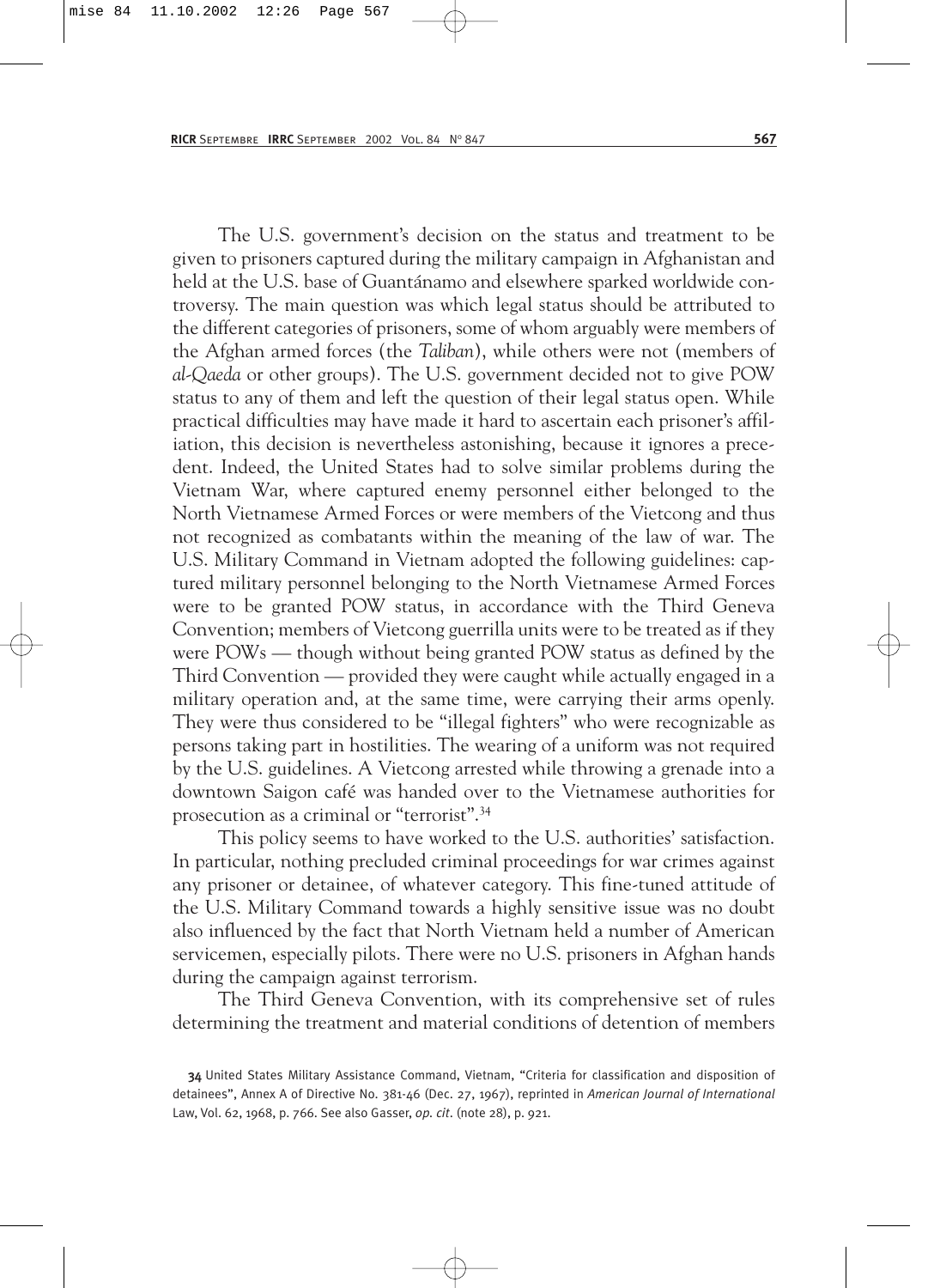of the armed forces taken prisoner, is perhaps the best known and strongest pillar of the international legal system which protects victims of warfare. The POW Convention best serves the interests of armed forces and of their members, officers and men, and has consequently never been a subject of controversy. A weakening of it would be a tragedy for members of armed forces who have to fight in future conflicts. The law which protects them in captivity should not be undermined by any "war against terrorism".

A denial of POW status to captured enemy "combatants" does not make them legal pariahs. Such persons have to be considered as civilians. They fall within the Fourth Geneva Convention on the protection, in wartime, of civilian persons. If they are not nationals of the adverse party to the conflict but citizens of third States, they keep the status of foreign nationals. Civilian detainees have to be treated according to the rules set out in the Fourth Geneva Convention. Civilian detainees suspected of having committed a serious crime can and must be put on trial. The Fourth Geneva Convention does not grant them any immunity from prosecution for acts of terrorism, but it does establish the obligation to grant them a fair trial.<sup>35</sup>

The ICRC has said in this connection that it "remains firmly convinced that compliance with international humanitarian law in no manner constitutes an obstacle to the struggle against terror and crime. International humanitarian law grants the detaining power the right to legally prosecute prisoners of war suspected of having committed war crimes or any other criminal offence prior to or during the hostilities."36

## **Concluding remarks: is international humanitarian law adequate to combat terrorism?**

The 1949 Geneva Conventions, their 1977 Additional Protocols, other international treaties and customary law prohibit without any exception terrorist acts committed in the course of an international or non-international armed conflict. Treaty law has established procedures which enjoin States to take measures to prevent and repress violations and allows the international community to react under the United Nations Charter. In particular, serious violations of international humanitarian law are international crimes which entail the obligation of States to bring the alleged

<sup>35</sup> Article 5 of the Fourth Geneva Convention curtails the rights of a person who "is definitely suspected of or engaged in activities hostile to the security" of the State concerned. The right to be treated with humanity and to a fair trial as guaranteed by the Convention is not affected.

<sup>36</sup> ICRC Press release of 9 February 2002.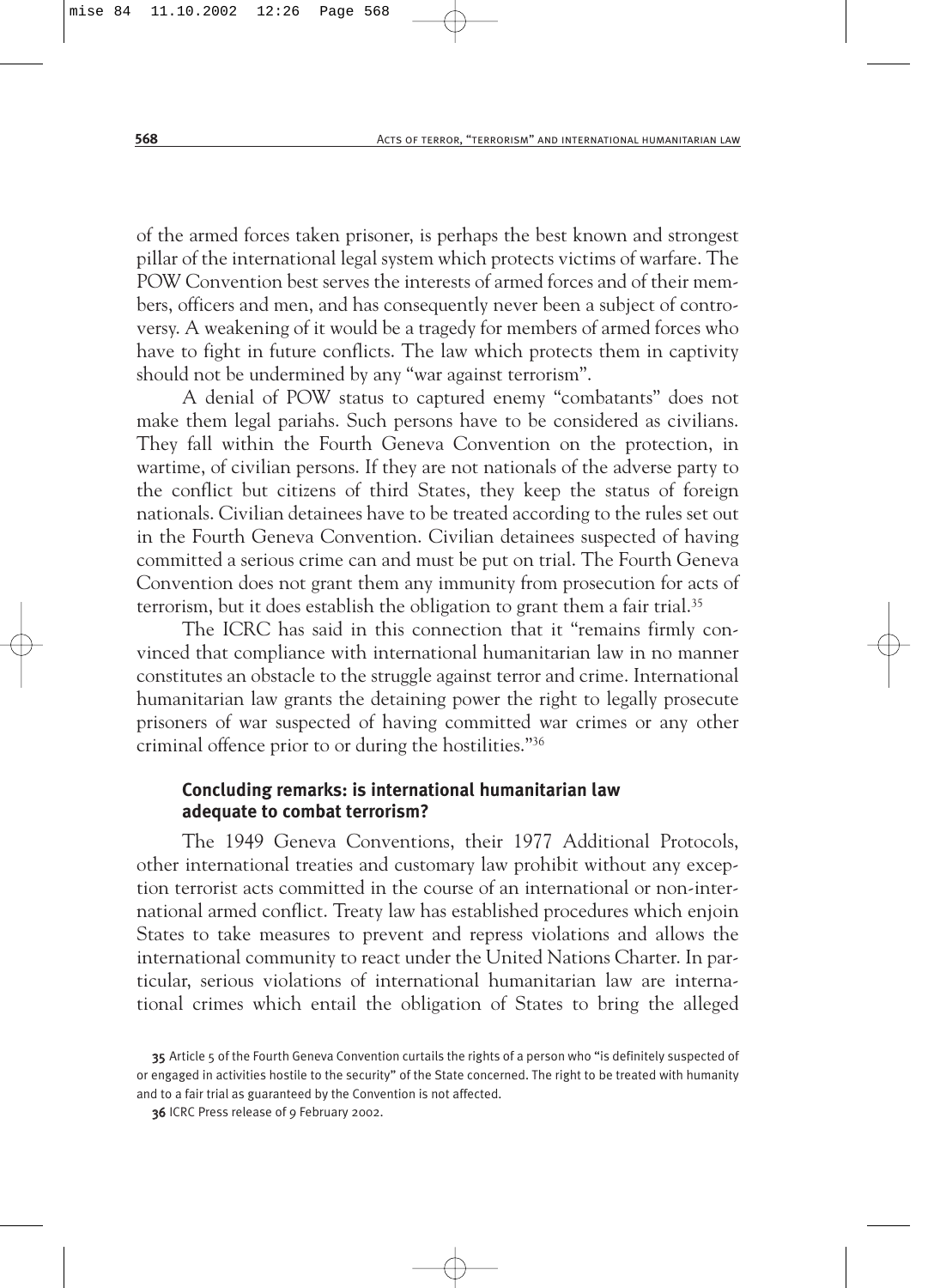offender to justice before their own courts, the courts of another State party or an international criminal court.

Measures to combat terrorism and to bring alleged terrorists to justice must comply with international humanitarian law whenever such acts are committed in the course of an armed conflict. In view of the increased danger of even fundamental humanitarian obligations being disregarded in "wars on terrorism", there appears to be a special need to emphasize that all those who, in some way or other, are involved in the fight against terrorism have a duty to respect international humanitarian law. Scrupulous respect for IHL in military campaigns to eradicate terrorism helps to strengthen determination to abide by the law in all circumstances.

The purpose of international humanitarian law is to protect and assist victims of armed conflict. The 1949 Geneva Conventions and the other IHL treaties do not provide essential or indispensable tools for the fight against terrorism. International humanitarian law cannot eradicate terrorism, among other things because terrorism has multiple and complex causes. Only civil society can attain that goal by concerted effort and patient action at home and abroad. Conflicts of a political nature must be settled by political means, in such a way as to open the door to more justice for all. It must become clear to every player on the domestic and international scene that recourse to indiscriminate violence is illegal and reprehensible – and ultimately useless. Full respect for international humanitarian law in counterterrorist operations is a positive contribution to the eradication of terrorism.

Immediately after the atrocious events of 11 September 2001 the question was raised whether international humanitarian law is up to the task of combating terrorism. No law is perfect and immutable, certainly not international humanitarian law, which has to adapt to changes in the conduct of armed conflict. Constant evaluation is necessary to determine whether the rules are adequate or not, and all constructive proposals for amendments must be taken seriously. It is remarkable that no ideas have yet been put forward on how to strengthen the Geneva Conventions or the Additional Protocols and increase their effectiveness in the fight against terrorism. The denial of prisoner-of-war status to "terrorists" misses the target and risks losing ground in the fight to ensure protection for members of armed forces.

It is also surprising that doubts have been expressed in the United States about the adequacy of the law, although the United States has not ratified Protocol I of 1977. As has been shown, it is that very treaty which reinforces the legal arsenal for the fight against terrorism. By ratifying it,